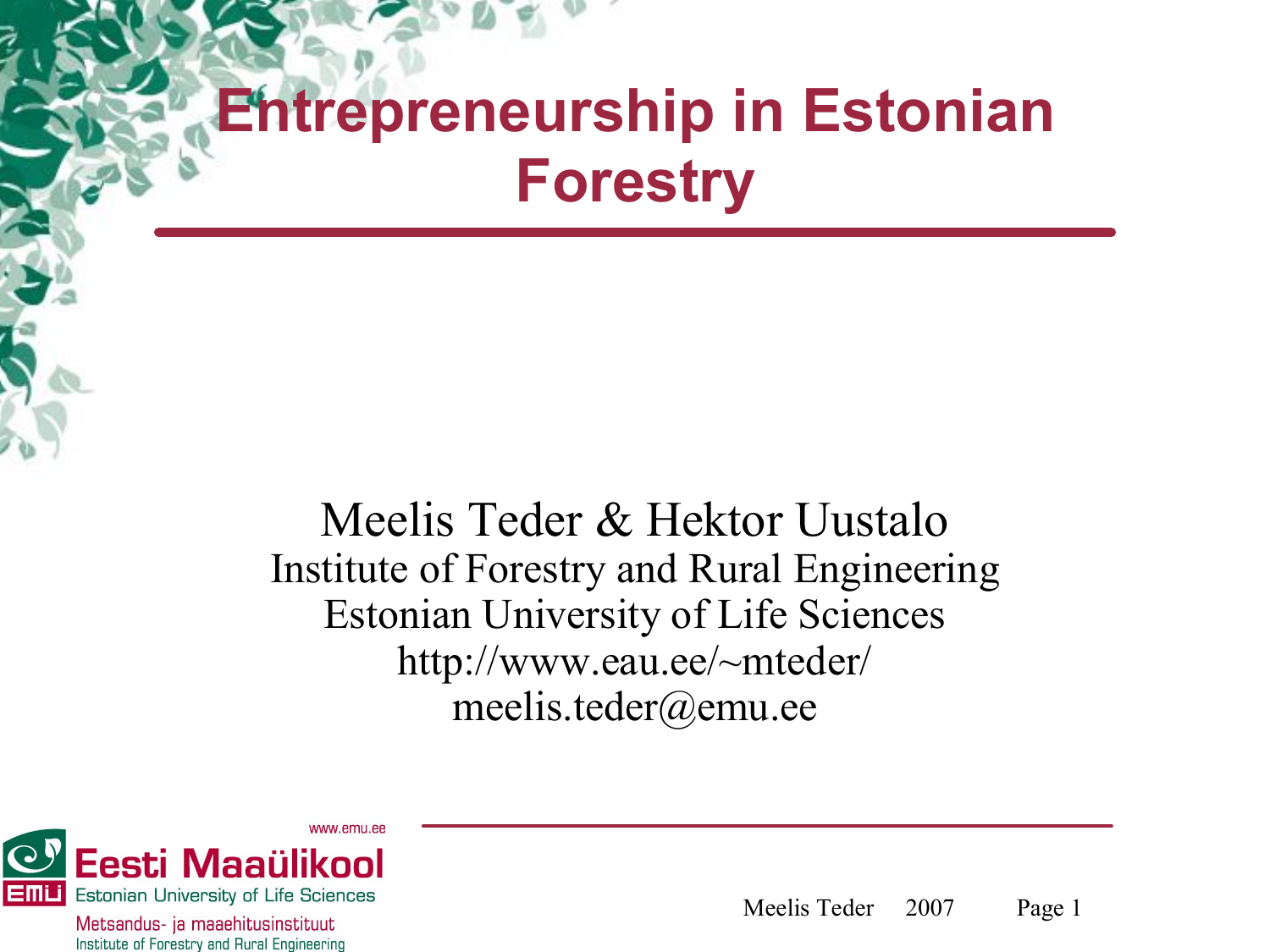#### **Presentation description**

- Some general statistical data about Estonian forest and timber industries related issues
- Overview of ongoing research project about innovation and entrepreneurship in Estonian forest management

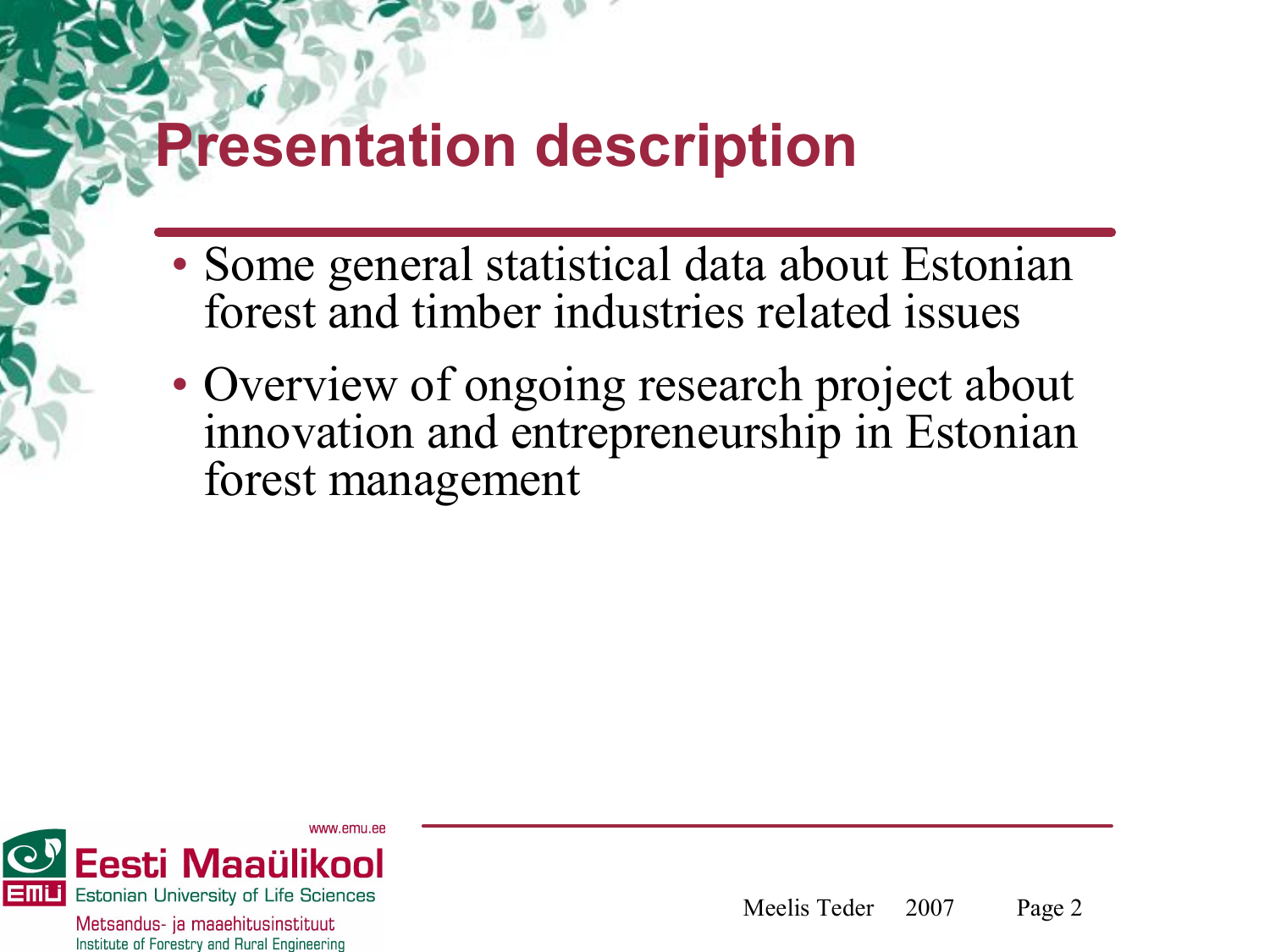#### **Basic statistical data**

• Share of forest industry from gross domestic product (by current prices) in 1993–2005





Metsandus- ja maaehitusinstituut Institute of Forestry and Rural Engineering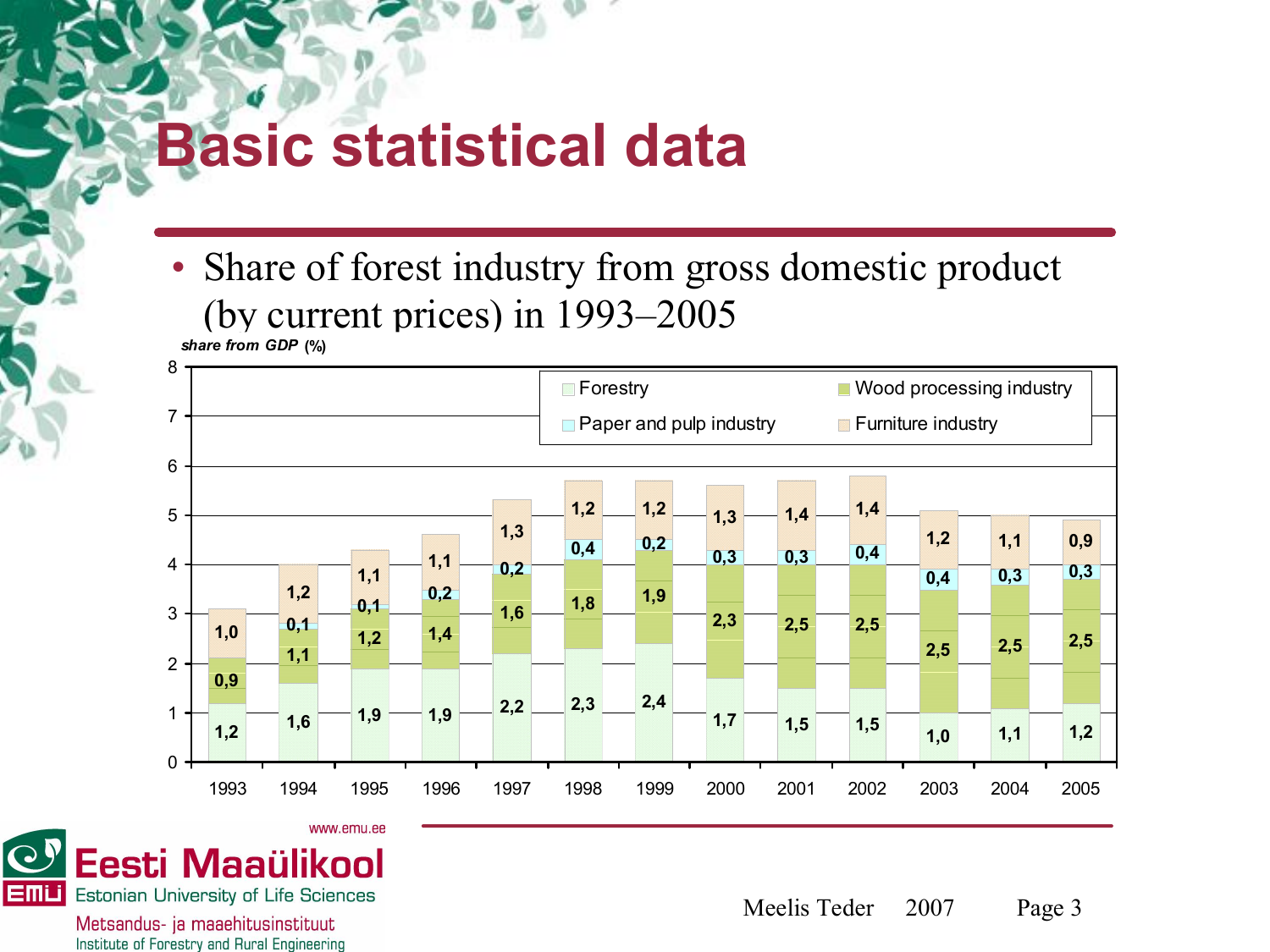## **Basic statistical data**

• Employment



Forecast – in wood processing industry the number of employees is decreasing,

mainly due to the lack of roundwood



Metsandus- ja maaehitusinstituut Institute of Forestry and Rural Engineering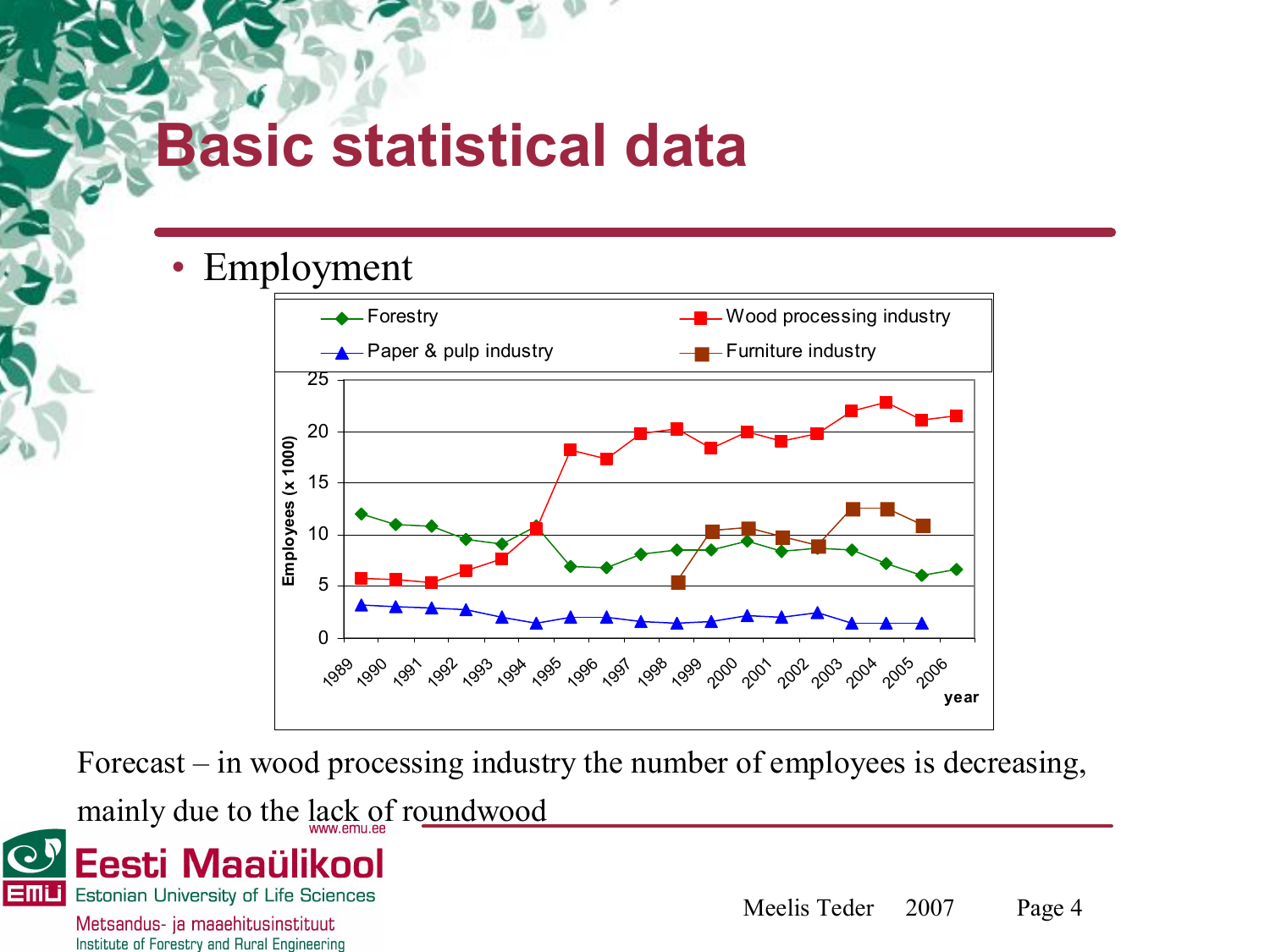# **Entrepreneurs in statistical profile by legal form**

Agriculture, hunting and forestry together

|      |         |            |                     |                         | Private       | Public          | Commercial  |           |
|------|---------|------------|---------------------|-------------------------|---------------|-----------------|-------------|-----------|
|      |         | Sole       | General             | Limited                 | limited       | limited         |             | Branch of |
|      | Total   | proprietor |                     | partnership partnership | company       | company         | association | foreign   |
| Year | number  | (FIE)      | $(T\dot{\text{U}})$ | (UÜ)                    | $(O\ddot{U})$ | (AS)            | (TÜ)        | company   |
| 2002 | 10 888  | 9 2 5 1    |                     | 29                      | 1 3 2 1       | 171             | 109         |           |
| 2003 | 8 7 4 6 | 7 0 8 7    |                     |                         | 1 3 9 8       | 150             | 97          |           |
| 2004 | 9 0 1 2 | 7 2 2 4    |                     |                         | 1 569         | 121             | 82          |           |
| 2005 | 9418    | 7518       |                     |                         | 1689          | 113             | 86          |           |
| 2006 | 9 1 7 8 | 7 2 4 9    | 4                   |                         | 1 747         | 92 <sub>1</sub> | 79          |           |

• Economically active sole proprietors registered in the Commercial Register, excl. economically active sole proprietors registered only in the Register of Taxable Persons.

• source – Estonian Statistical Office [www.stat.ee](http://www.stat.ee/)

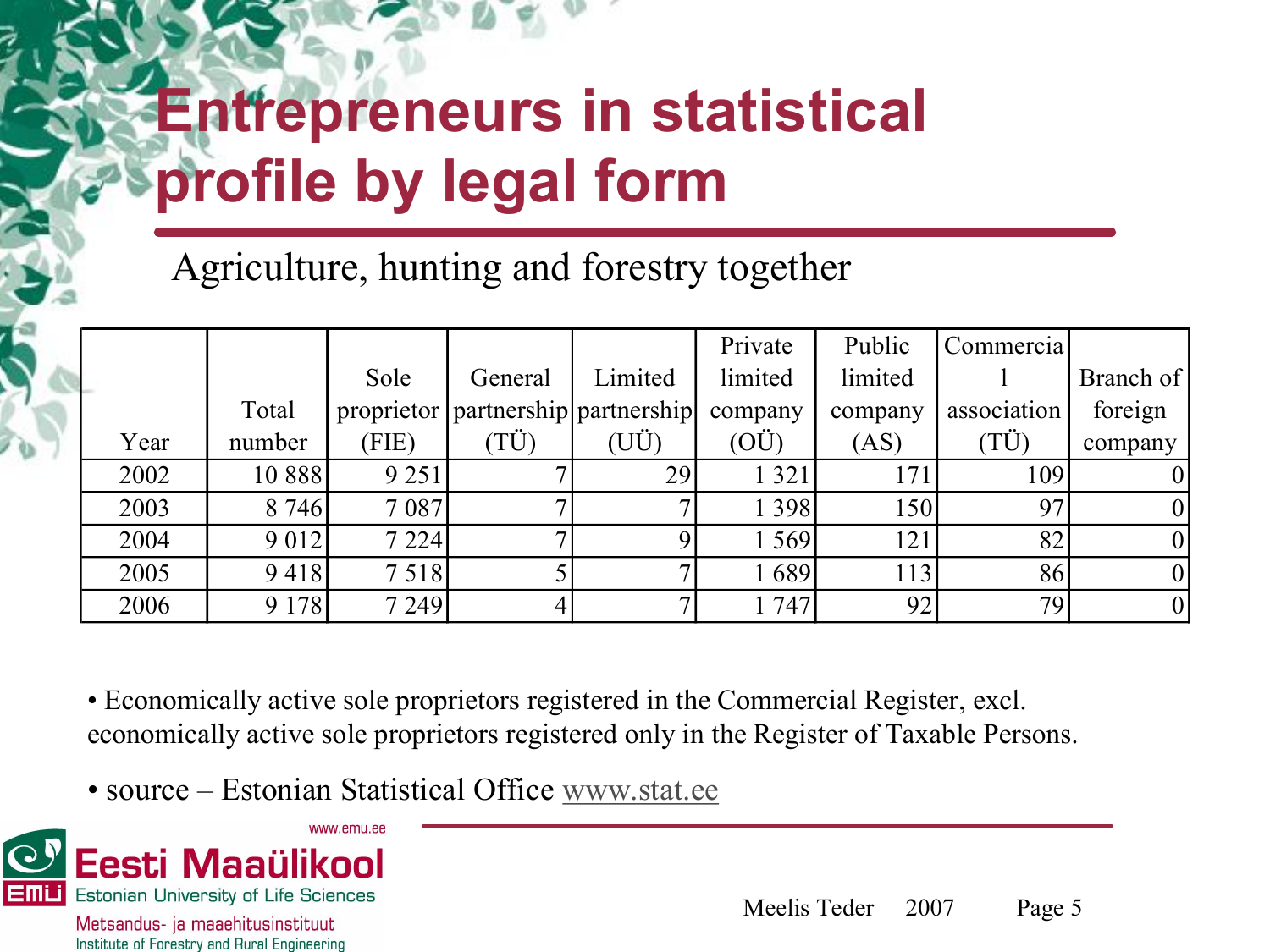## **Entrepreneurs in forest and timber sector**

• Source – yearbook of Forest 2005

| <b>Activity</b>                                 | 2002 | 2003                         | 2004    | 2005   |
|-------------------------------------------------|------|------------------------------|---------|--------|
|                                                 |      | <b>Number of enterprises</b> |         |        |
| <b>Forestry, logging and related activities</b> | 373  | 407                          | 455     | 524    |
| Manufacture of wood and wood products           | 964  | 1 0 2 7                      | 1 0 7 1 | 1 0421 |
| Manufacture of pulp, paper and paper products   | 48   | 47                           | 47      | 52     |
| <b>Manufacture of furniture</b>                 | 329  | 379                          | 387     |        |

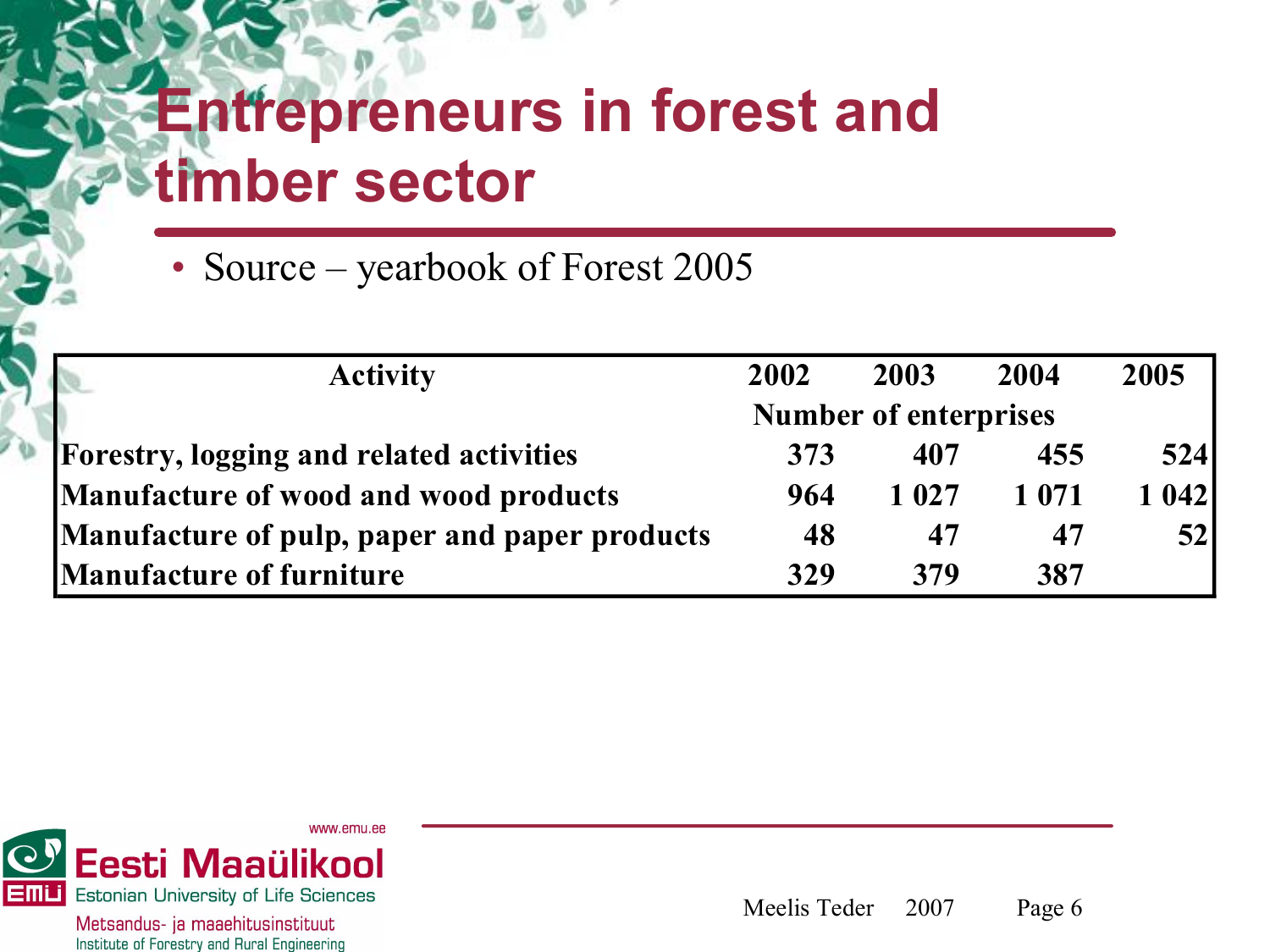### **Ongoing research project and some preliminary intermediate results**

- Research project about innovation and entrepreneurship in Estonian forestry and forest management
- Target private forest sector
- Research is financed by Estonian Environmental Investment Centre (KIK)

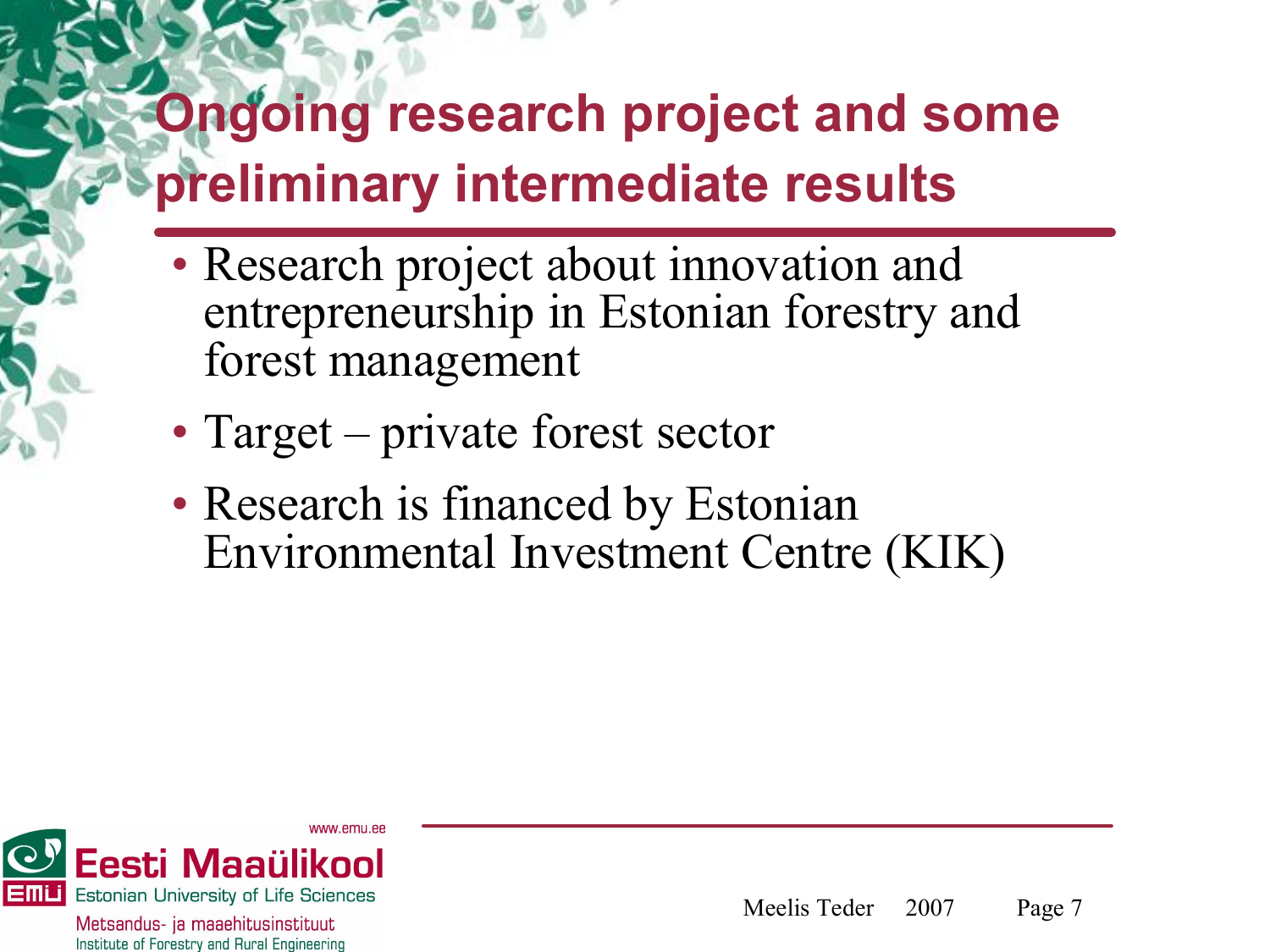#### **Ongoing research project and some preliminary intermediate results**

- Questionnaire was in a big extent adopted from the EFI Project Centre INNOFORCE forest holding survey, carried out in 7 Central-European countries (AT, CE, DE, HU, IT, SK, SI) in 2002 – 2003.
- INNOFORCE survey results are published in a book "Innovation and Entrepreneurship in Forestry in Central Europe", written by Ewald Rametsteiner, Gerhard Weiss and Klaus Kubeczko in 2005. (EFI Research Report 19)

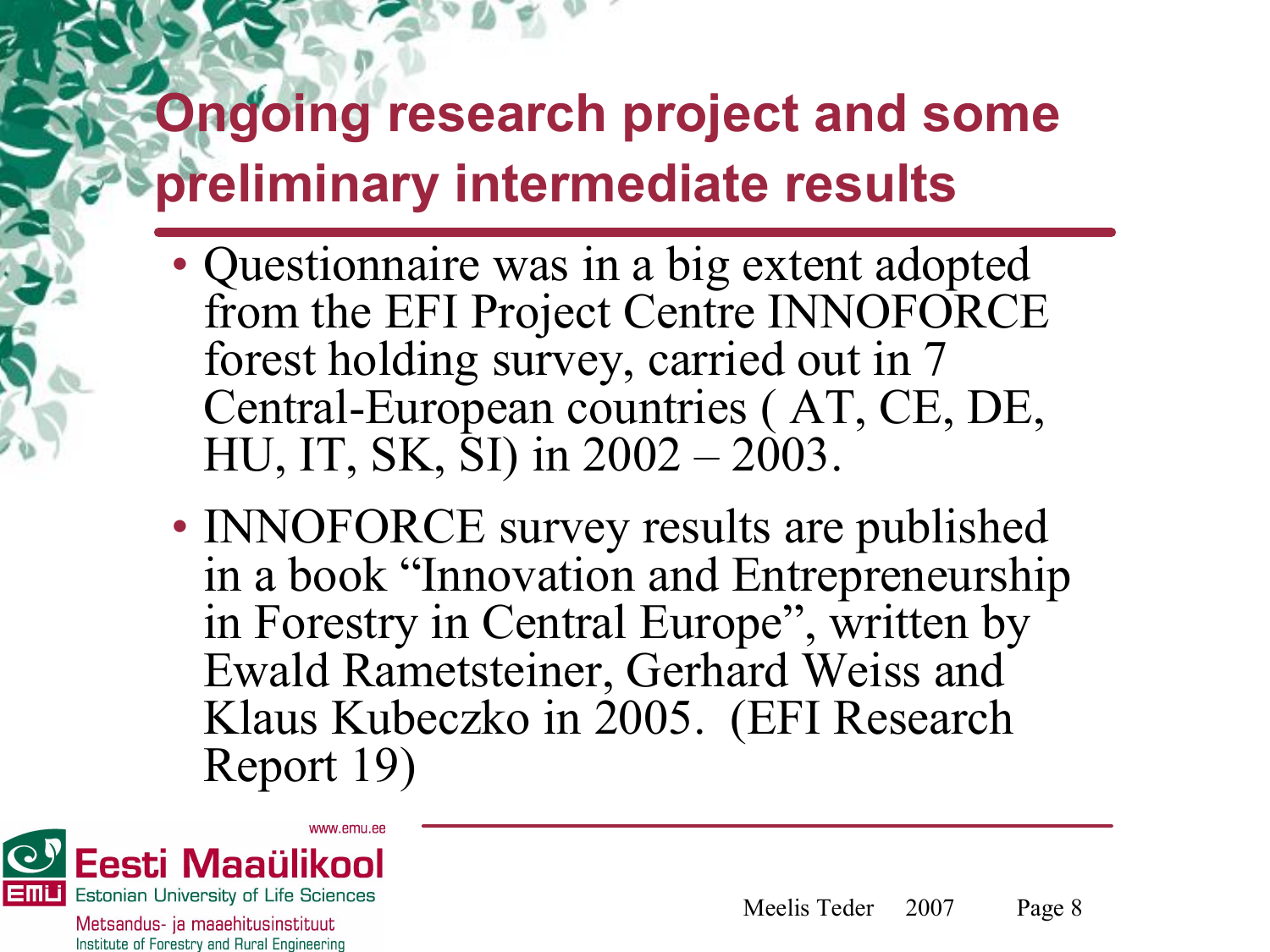## **Ongoing research project – what is done up to now**

- 12 paged questionnaire is anonymous. For getting results the respondent can add his postal or e-mail address
- Bought 350 stamps for return letters
- Printed questionnaires (in stamped envelope with return address) were distributed in different forestry related seminars, forest union members meetings, distributed personally to forest owners or forest managers.
- Later the WEB based questionnaire was set up in Eformular server. The information about the survey was published in phorum of the homepage of Estonian private forestry [\(www.eramets.ee](http://www.eramets.ee/)), the link to the questionnaire was E-mailed to different sources

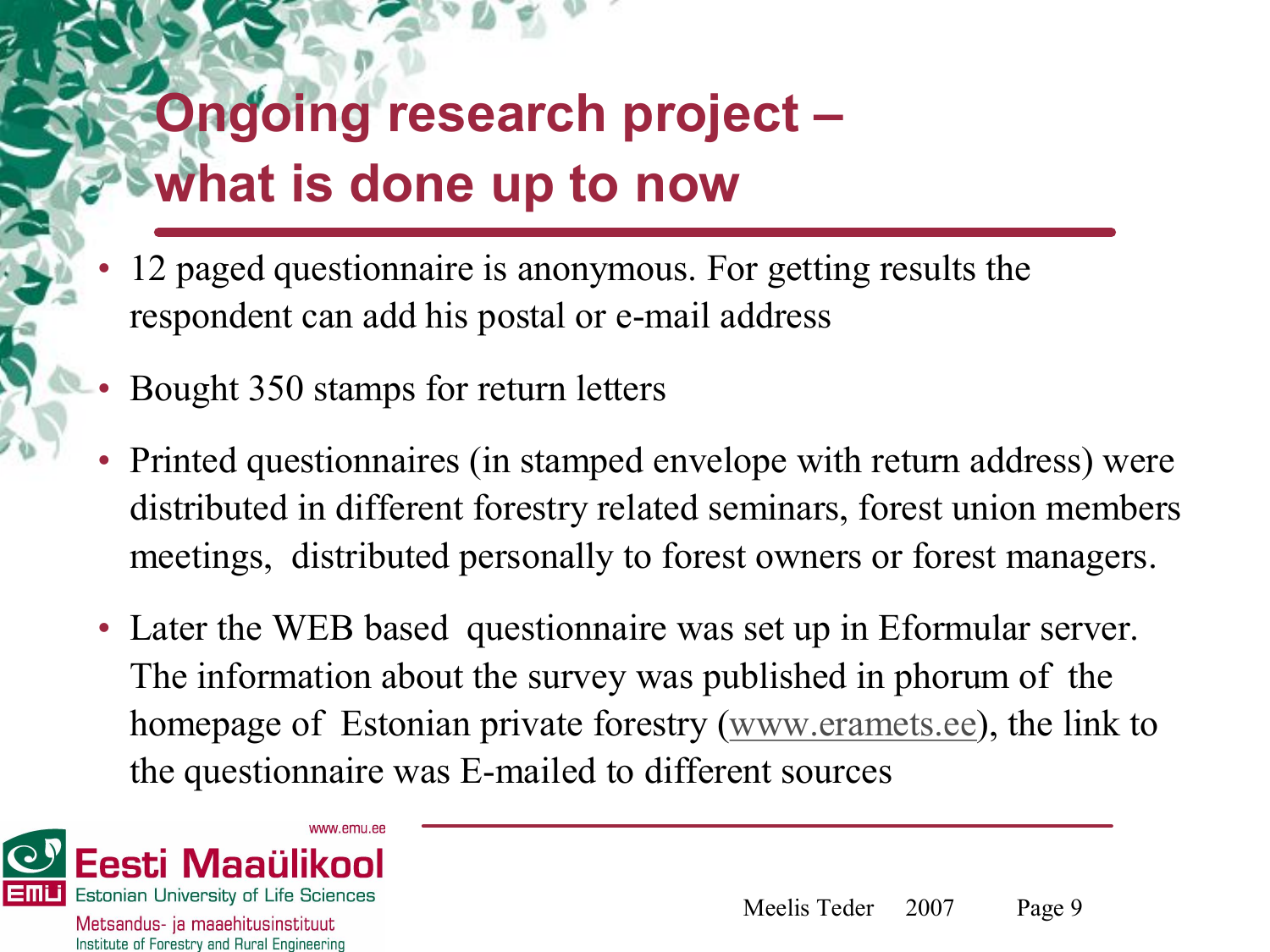## **Preliminary results**

- As the response rate has been rather low, we will try to get more answers in September 2007. That's why in current presentation very deep analyse is not done.
- Up to now we have 105 answers (ca 90 to printed questionnaires, 15 from web based survey).
- Not all the questions are answered by the respondents

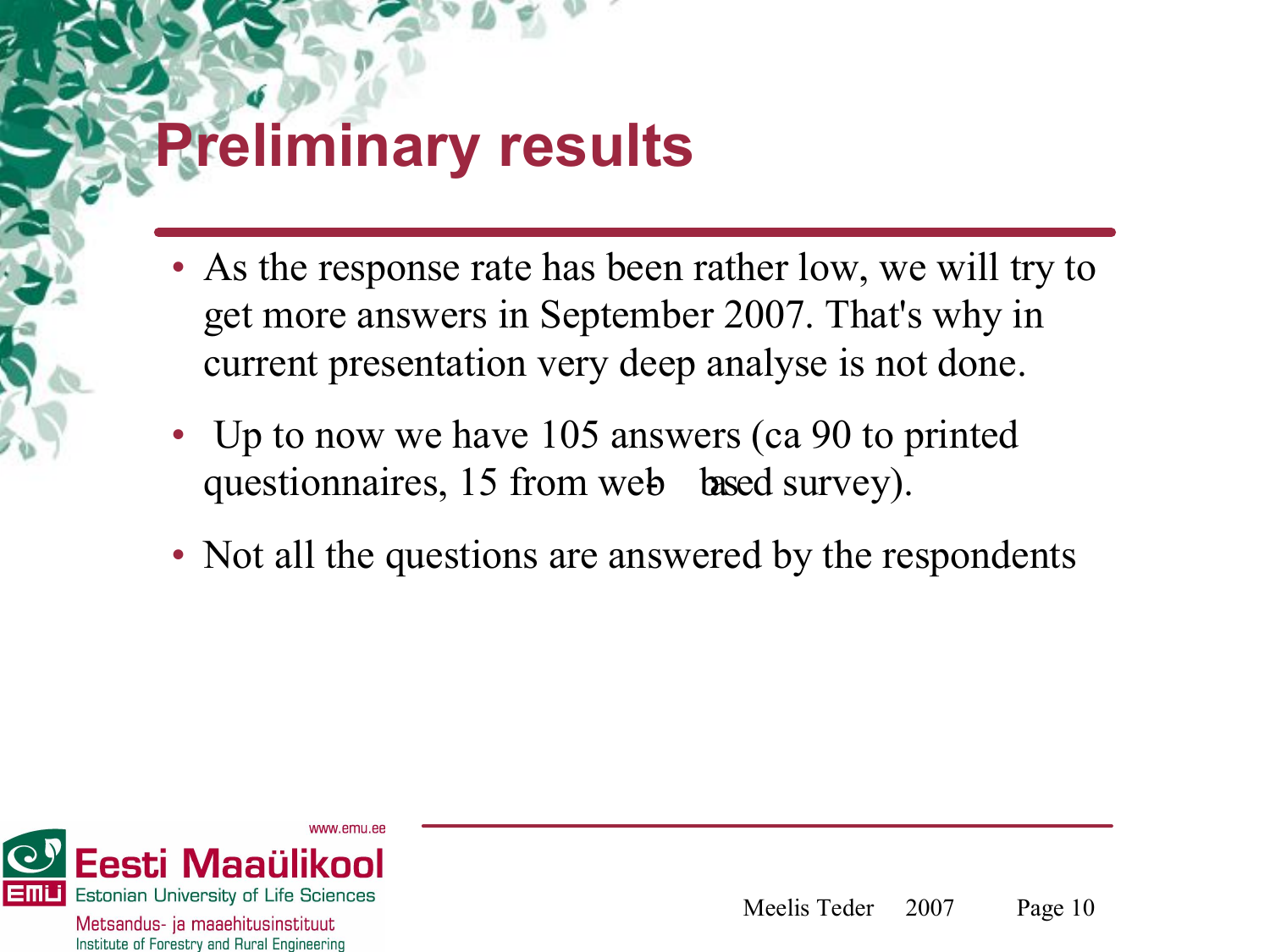# **General information**

- 99 (of 105) indicated their gender: Men 79, women 20
- 102 indicated their age. The average is 44, youngest is 22 and oldest 77. Almost all the ages between 22 and 77 are represented
- 103 indicated their education: 45 foresters with higher (univ) education, 28 other higher education, 16 with professional forestry training , 11 secondary education and 3 primary education
- 58 living in countryside, 30 in small towns and 9 in capital Tallinn

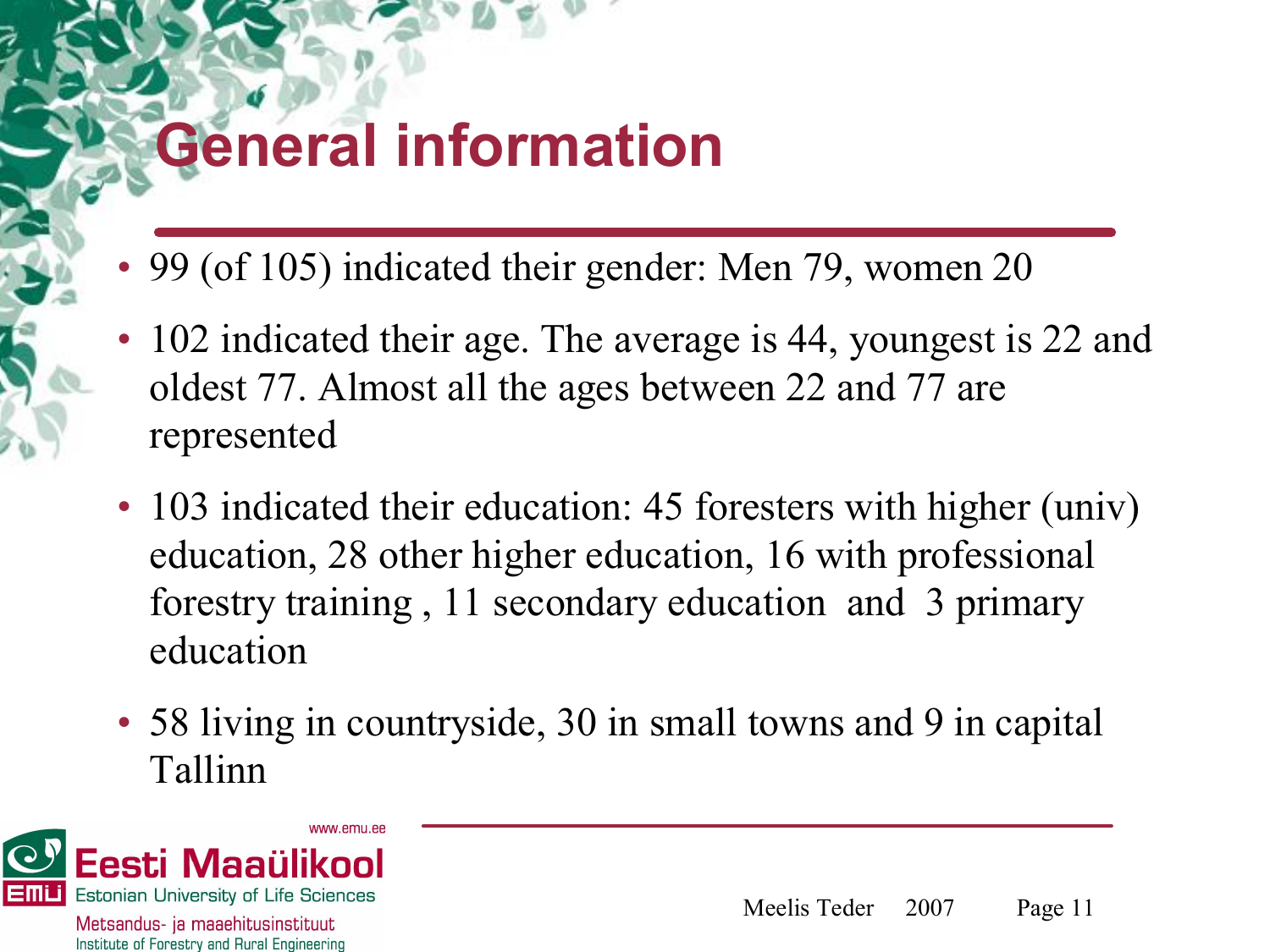# **Ownership**

Who is the owner of the forest, what is managed by you?

- $62 me$
- 34 me with family
- 10 the business enterprise, controlled (owned by me)
- 1 -some kind of union
- $6 State$ ; 7 others

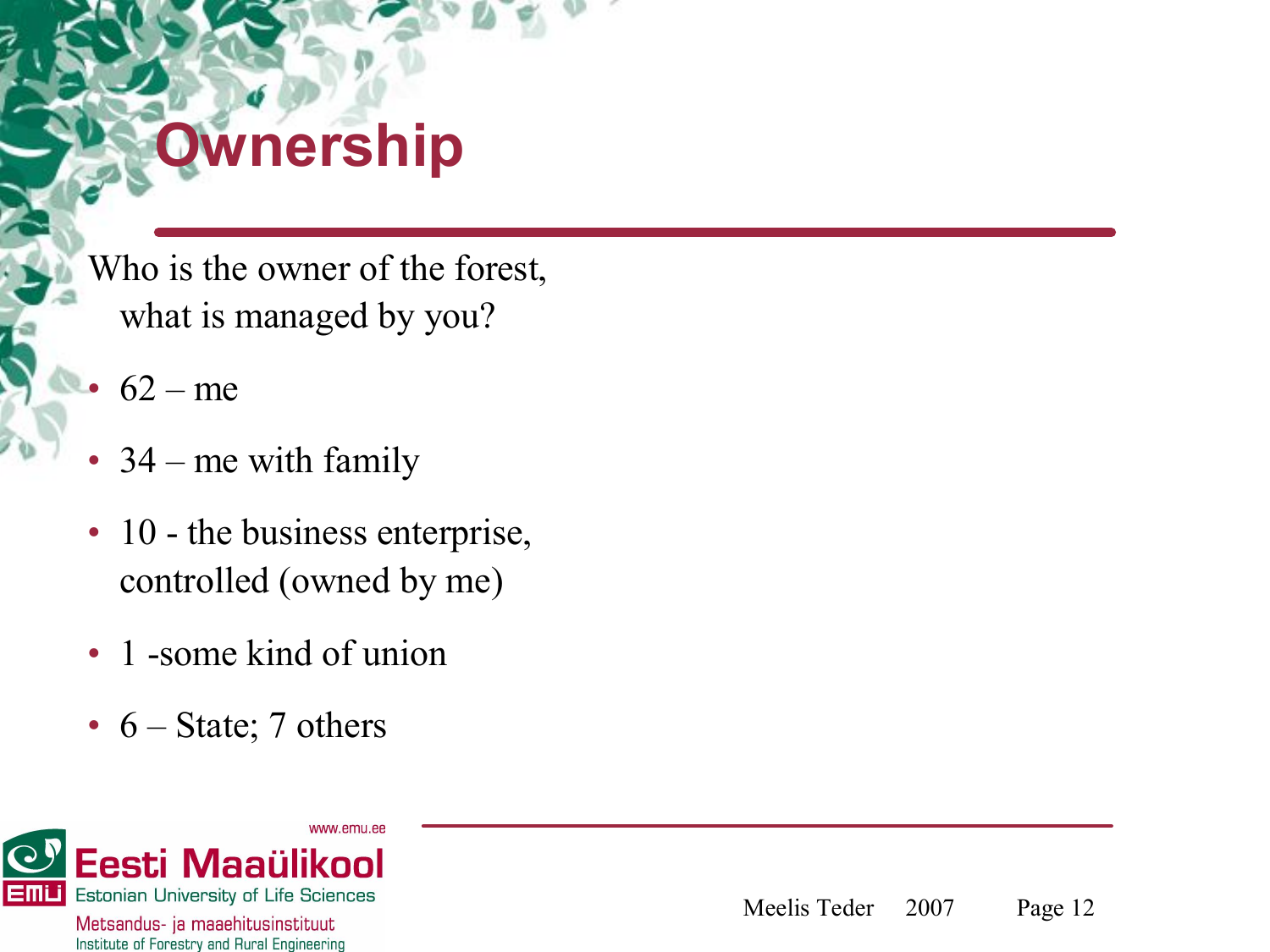#### **Forest area**

Forest area owned/ under management

Forest area under active management (economically important)





Metsandus- ja maaehitusinstituut Institute of Forestry and Rural Engineering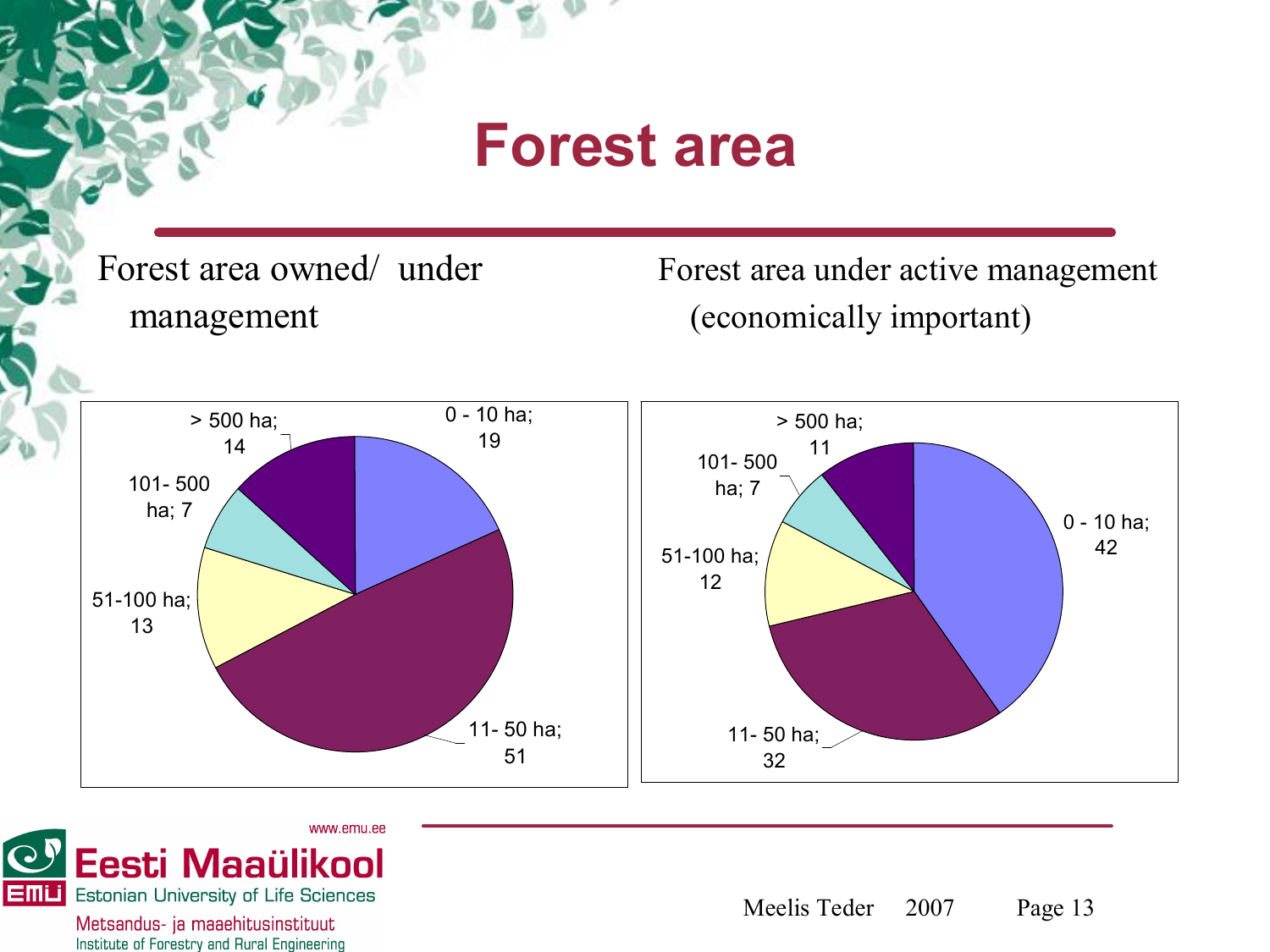How do you manage your forest (How the forest works are done)?

- 14 with full time employees
- $6$  with part-time employees
- 32 temporary workers or sub contractors
- 51 family members
- 22 myself, without additional help



Metsandus- ja maaehitusinstituut Institute of Forestry and Rural Engineering 54 respondents are the members of some kind of forest owners union, society or co-operative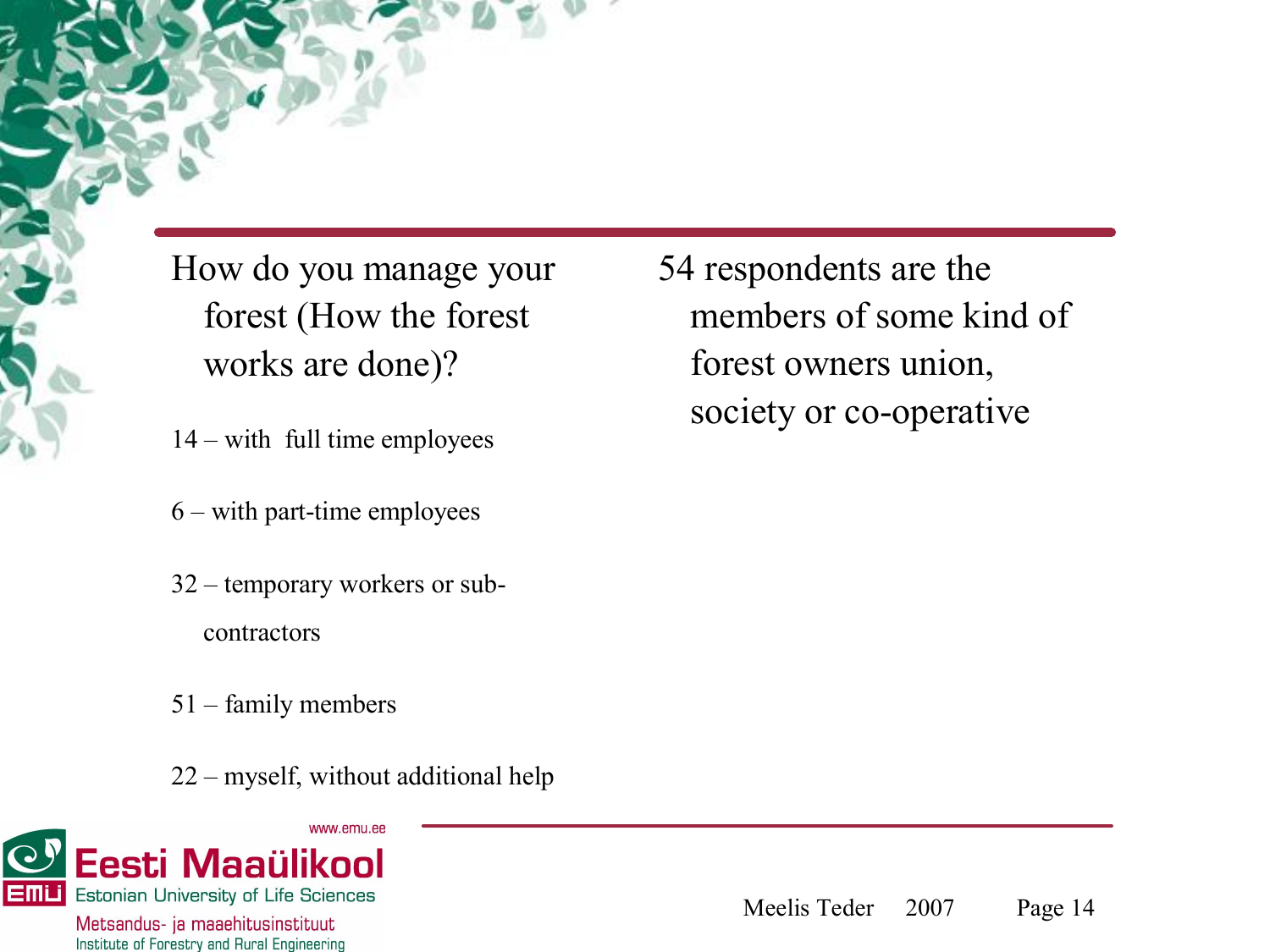#### **What are your economic goals for forest management within the next 10 years?**

| Increasing annual income                                                                                | 24             |
|---------------------------------------------------------------------------------------------------------|----------------|
| In a long-run period to get the better quality<br>assortments by teking care of forest (logs, pulpwood) | 62             |
| Keep the property without big changes                                                                   | 32             |
| Sell the property                                                                                       | $\overline{2}$ |
| Leave the forest, avoid to take care of forest                                                          |                |
| Clearfelling and regeneration                                                                           | 26             |
| Make some first thinnings and then to keep until next<br>felling                                        | 41             |
| Other goals, which?                                                                                     | 15             |



Meelis Teder 2007 Page 15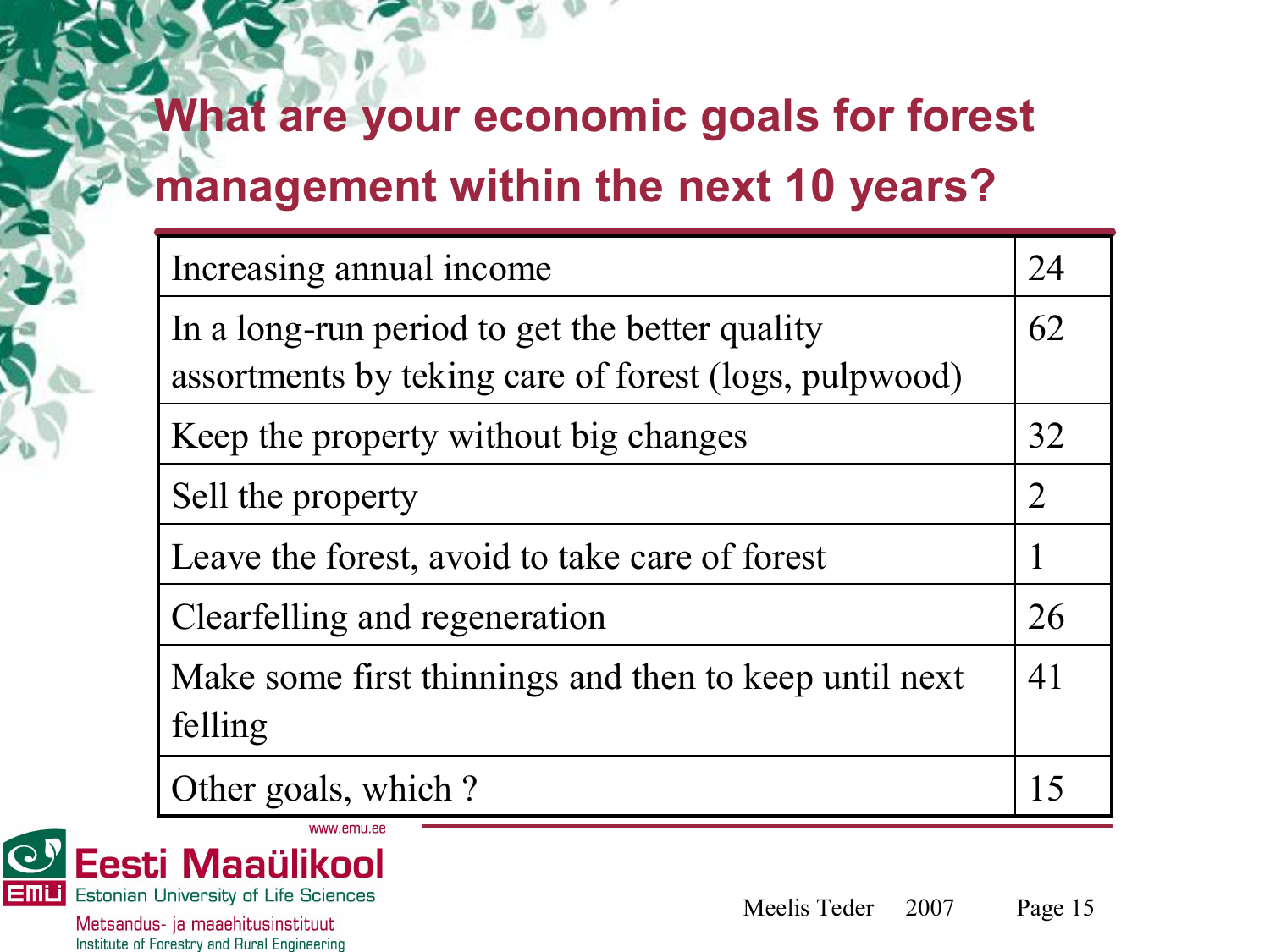# **What strategies do you pursue to reach these goals?**

| spezialisation on few products                  |    |
|-------------------------------------------------|----|
| diversification of products                     | 11 |
| Start the marketing of products and services    | 10 |
| Improve the marketing of products and services  | 14 |
| Increase the marketing of products and services |    |
| outsourcing of work                             |    |
| rationalisation                                 | 14 |
| co-operation with forest unions                 | 41 |
| Buy more forests                                | 25 |
| Rent more forests                               |    |
| Sell forest properties                          |    |
| Continue business as usual                      | 54 |
| other                                           |    |

C<sup>y</sup> Eesti Maaülikool **EMLI** Estonian University of Life Sciences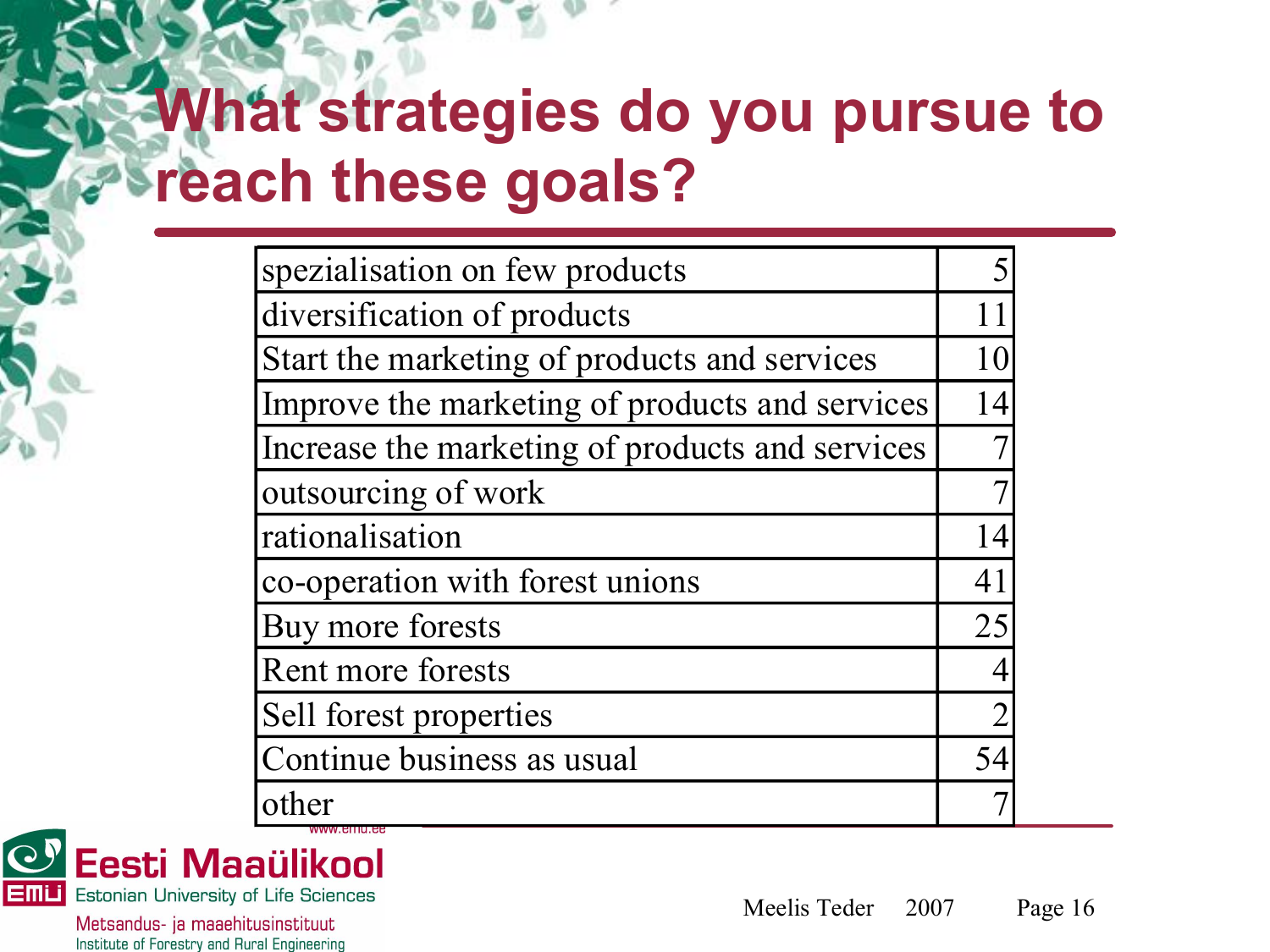### *Have the following items hindered the introduction of innovations?* **Funds**

| Low on one's own funds |                 |        |                         |  |  |  |
|------------------------|-----------------|--------|-------------------------|--|--|--|
|                        |                 |        | % of total % of answers |  |  |  |
| No answers             | 57              | 54,3%  | 48                      |  |  |  |
| No influence           | 15 <sub>1</sub> | 14,3%  | 31,3%                   |  |  |  |
| small hindering        | 8               | 7,6%   | 16,7%                   |  |  |  |
| medium hindering       |                 | 6,7%   | 14,6%                   |  |  |  |
| Very hindering         | 18              | 17,1%  | 37,5%                   |  |  |  |
|                        | 105             | 100,0% | 100,0%                  |  |  |  |



| www.emu.ee                                       |
|--------------------------------------------------|
| C <sup>y</sup> Eesti Maaülikool                  |
| <b>EMIL</b> Estonian University of Life Sciences |

Metsandus- ja maaehitusinstituut Institute of Forestry and Rural Engineering

| Low on external funds   |     |        |        |  |  |  |
|-------------------------|-----|--------|--------|--|--|--|
| % of total % of answers |     |        |        |  |  |  |
| No answers              | 63  | 60,0%  | 42     |  |  |  |
| No influence            | 23  | 21,9%  | 54,8%  |  |  |  |
| small hindering         | 8   | 7,6%   | 19,0%  |  |  |  |
| medium hindering        |     | 1,0%   | 2,4%   |  |  |  |
| Very hindering          | 10  | 9,5%   | 23,8%  |  |  |  |
|                         | 105 | 100,0% | 100,0% |  |  |  |

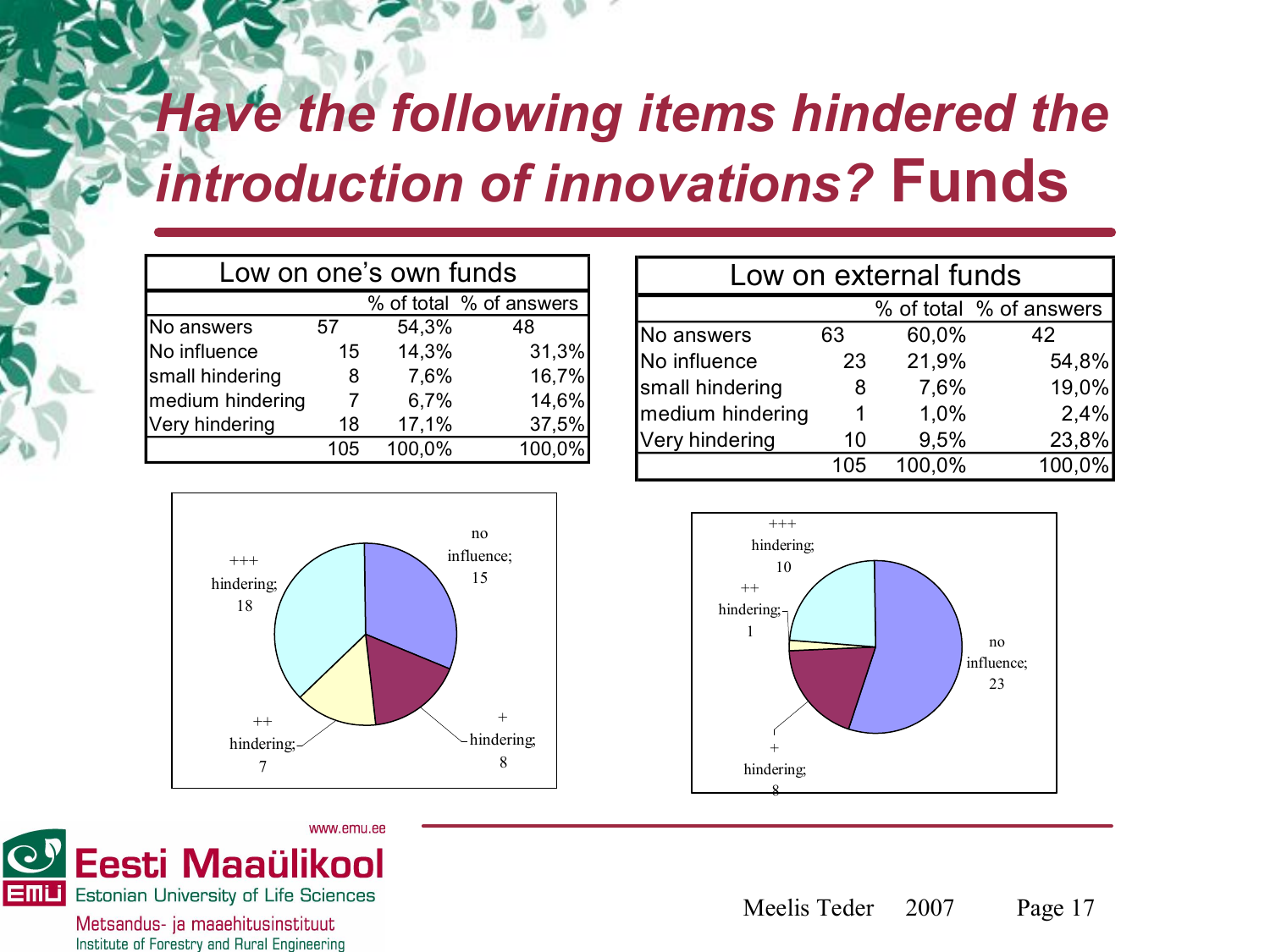### *Have the following items hindered the introduction of innovations?*

| Qualified workforce availability |     |        |        |  |  |  |
|----------------------------------|-----|--------|--------|--|--|--|
| % of total % of answers          |     |        |        |  |  |  |
| No answers                       | 61  | 58,1%  | 44     |  |  |  |
| No influence                     | 26  | 24,8%  | 59,1%  |  |  |  |
| small hindering                  | 9   | 8,6%   | 20,5%  |  |  |  |
| medium hindering                 | 5   | 4,8%   | 11,4%  |  |  |  |
| Very hindering                   |     | 3,8%   | 9,1%   |  |  |  |
|                                  | 105 | 100,0% | 100,0% |  |  |  |



| general lack of workforce |     |        |        |  |  |  |
|---------------------------|-----|--------|--------|--|--|--|
| % of total % of answers   |     |        |        |  |  |  |
| No answers                | 61  | 58,1%  | 44     |  |  |  |
| No influence              | 24  | 22,9%  | 54,5%  |  |  |  |
| small hindering           |     | 6,7%   | 15,9%  |  |  |  |
| medium hindering          | 6   | 5,7%   | 13,6%  |  |  |  |
| Very hindering            |     | 6,7%   | 15,9%  |  |  |  |
|                           | 105 | 100,0% | 100,0% |  |  |  |





Metsandus- ja maaehitusinstituut Institute of Forestry and Rural Engineering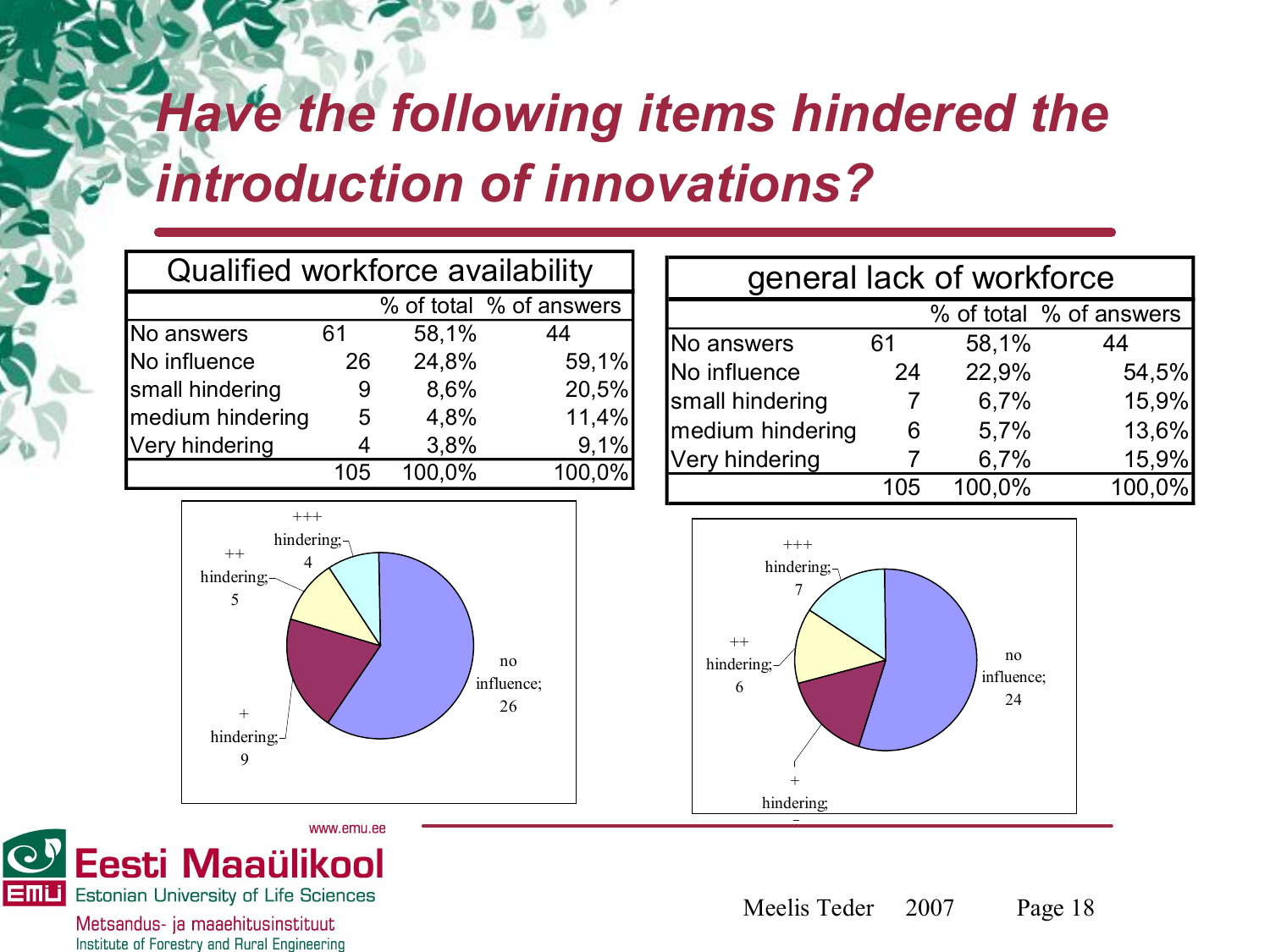### *Have the following items hindered the introduction of innovations?*  **Costs**

|                  |     | high introduction costs |                         |                |
|------------------|-----|-------------------------|-------------------------|----------------|
|                  |     |                         | % of total % of answers |                |
| No answers       | 62  | 59,0%                   | 43                      | N <sub>o</sub> |
| No influence     | 16  | 15,2%                   | 37,2%                   | <b>No</b>      |
| small hindering  | 9   | 8,6%                    | 20,9%                   | sm             |
| medium hindering | 5   | 4,8%                    | 11,6%                   | me             |
| Very hindering   | 13  | 12,4%                   | 30,2%                   | Ver            |
|                  | 105 | 100,0%                  | 100,0%                  |                |

| high current/ running costs |     |           |                         |  |  |  |
|-----------------------------|-----|-----------|-------------------------|--|--|--|
|                             |     |           | % of total % of answers |  |  |  |
| No answers                  | 63  | 60,0%     | 42                      |  |  |  |
| No influence                | 21  | 20,0%     | 50,0%                   |  |  |  |
| small hindering             | 5   | 4,8%      | 11,9%                   |  |  |  |
| medium hindering            |     | 6,7%      | 16,7%                   |  |  |  |
| Very hindering              |     | 8,6%      | 21,4%                   |  |  |  |
|                             | 105 | $100,0\%$ | 100,0%                  |  |  |  |







Metsandus- ja maaehitusinstituut Institute of Forestry and Rural Engineering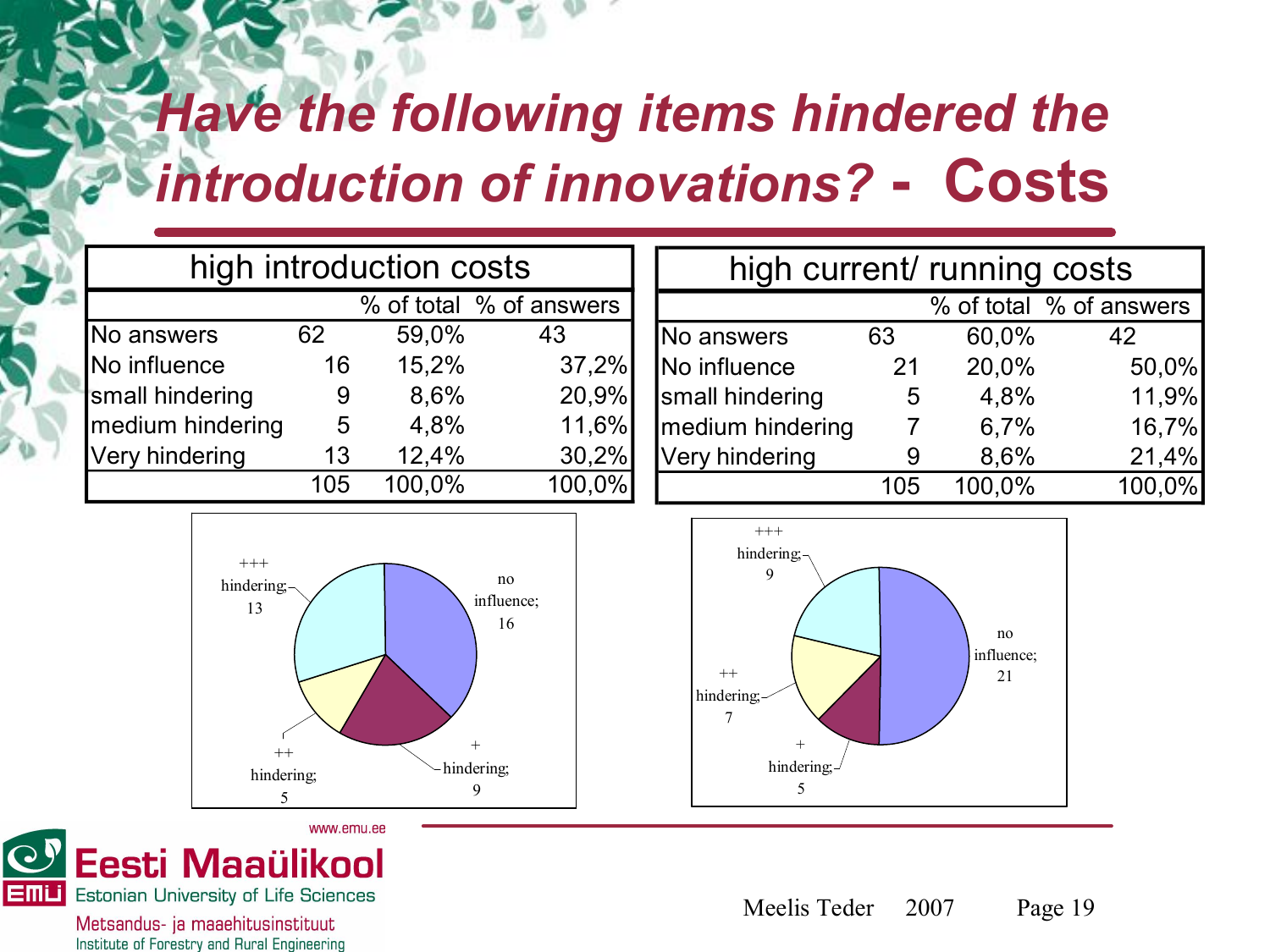## *Have the following items hindered the introduction of innovations?* **Marketing**

| <b>Saleability risk</b> |     |        |                         | Lack of information on markets |     |        |                         |
|-------------------------|-----|--------|-------------------------|--------------------------------|-----|--------|-------------------------|
|                         |     |        | % of total % of answers |                                |     |        | % of total % of answers |
| No answers              | 62  | 59,0%  | 43                      | No answers                     | 63  | 60,0%  | 42                      |
| No influence            | 19  | 18,1%  |                         | 44,2% No influence             | 25  | 23,8%  | 59,5%                   |
| small hindering         | 6   | 5,7%   |                         | 14,0% small hindering          |     | 6,7%   | 16,7%                   |
| medium hindering        | 10  | 9,5%   |                         | 23,3% medium hindering         | 5   | 4,8%   | 11,9%                   |
| Very hindering          | 8   | 7,6%   |                         | 18,6% Very hindering           | 5   | 4,8%   | 11,9%                   |
|                         | 105 | 100,0% | $100,0\%$               |                                | 105 | 100,0% | 100,0%                  |







Metsandus- ja maaehitusinstituut Institute of Forestry and Rural Engineering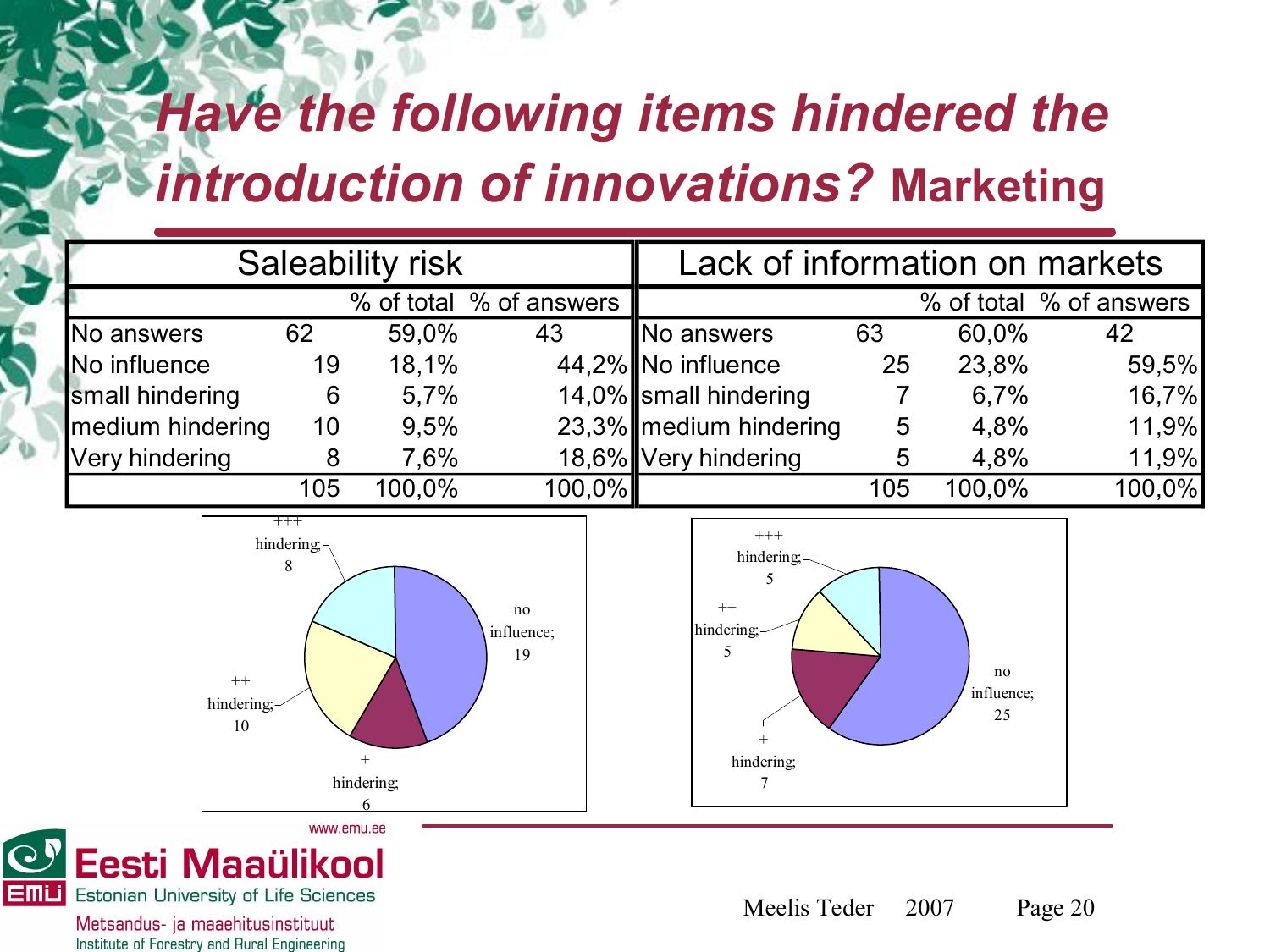## *Have the following items hindered the introduction of innovations?* **Laws**

| Environmental and nature protection laws |     |        |                         |                        |     | <b>Forest Act</b> |                         |
|------------------------------------------|-----|--------|-------------------------|------------------------|-----|-------------------|-------------------------|
|                                          |     |        | % of total % of answers |                        |     |                   | % of total % of answers |
| No answers                               | 60  | 57,1%  | 45                      | No answers             | 59  | 56,2%             | 46                      |
| No influence                             | 23  | 21,9%  |                         | 51,1% No influence     | 20  | 19,0%             | 43,5%                   |
| small hindering                          | 6   | 5,7%   |                         | 13,3% small hindering  | 8   | 7,6%              | 17,4%                   |
| medium hindering                         | 6   | 5,7%   |                         | 13,3% medium hindering |     | 6.7%              | 15,2%                   |
| Very hindering                           | 10  | 9,5%   |                         | 22,2% Very hindering   | 11  | 10,5%             | 23,9%                   |
|                                          | 105 | 100.0% | 100,0%                  |                        | 105 | 100,0%            | 100,0%                  |







Metsandus- ja maaehitusinstituut Institute of Forestry and Rural Engineering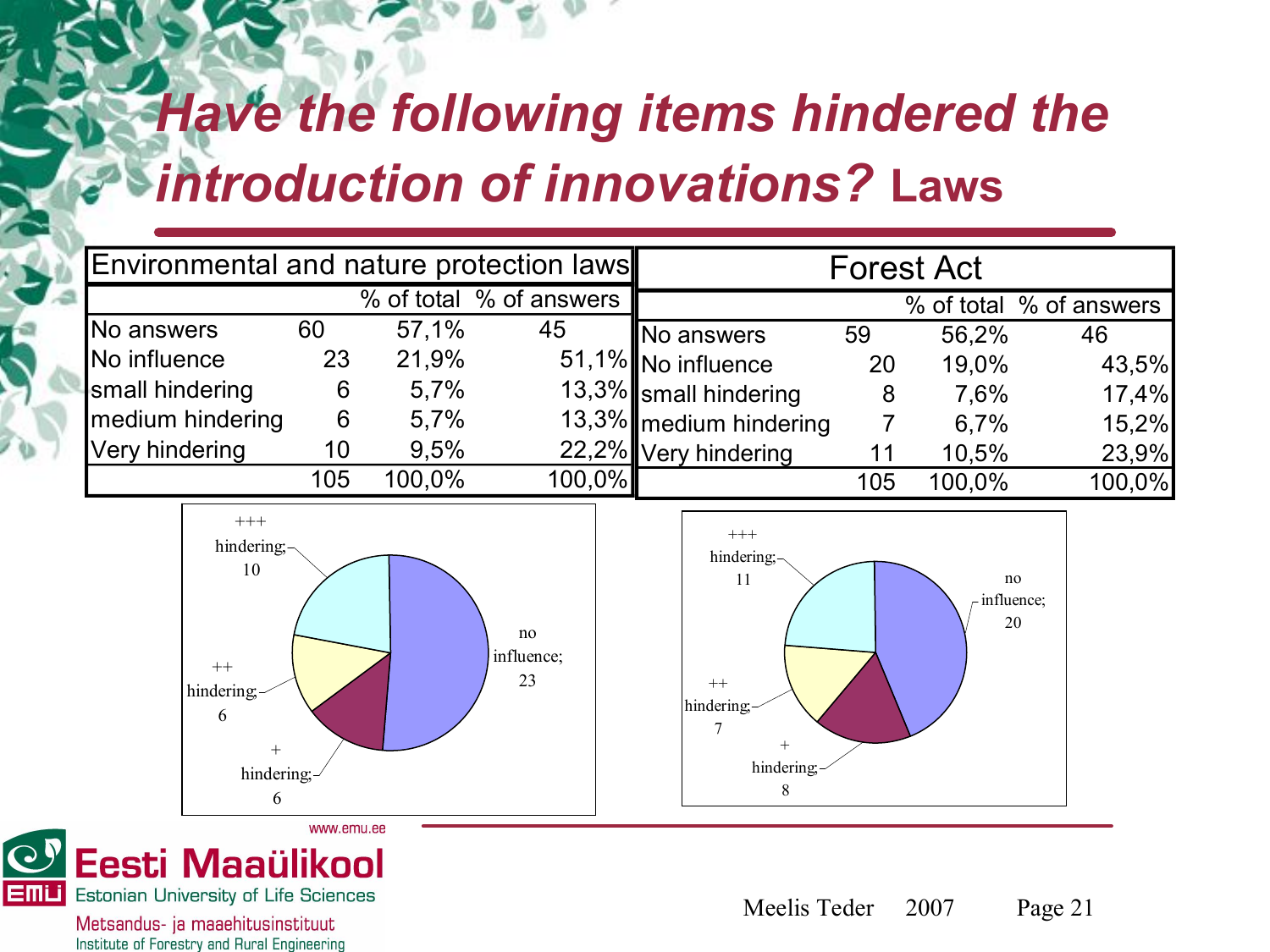## *Have the following items hindered the introduction of innovations?* **Laws**

|                  |     | <b>Trade/sales laws</b> |                         | Labour law, social and pensions acts |     |        |                         |
|------------------|-----|-------------------------|-------------------------|--------------------------------------|-----|--------|-------------------------|
|                  |     |                         | % of total % of answers |                                      |     |        | % of total % of answers |
| No answers       | 65  | 61,9%                   | 40                      | No answers                           | 63  | 60,0%  | 42                      |
| No influence     | 31  | 29,5%                   |                         | 77,5% No influence                   | 31  | 29,5%  | 73,8%                   |
| small hindering  | 5   | 4,8%                    |                         | 12,5% small hindering                | 5   | 4,8%   | 11,9%                   |
| medium hindering | 4   | 3.8%                    |                         | 10,0% medium hindering               | 3   | 2,9%   | 7.1%                    |
| Very hindering   |     | 0,0%                    |                         | 0,0% Very hindering                  | 3   | 2,9%   | 7,1%                    |
|                  | 105 | 100.0%                  | 100,0%                  |                                      | 105 | 100,0% | $100,0\%$               |







Metsandus- ja maaehitusinstituut Institute of Forestry and Rural Engineering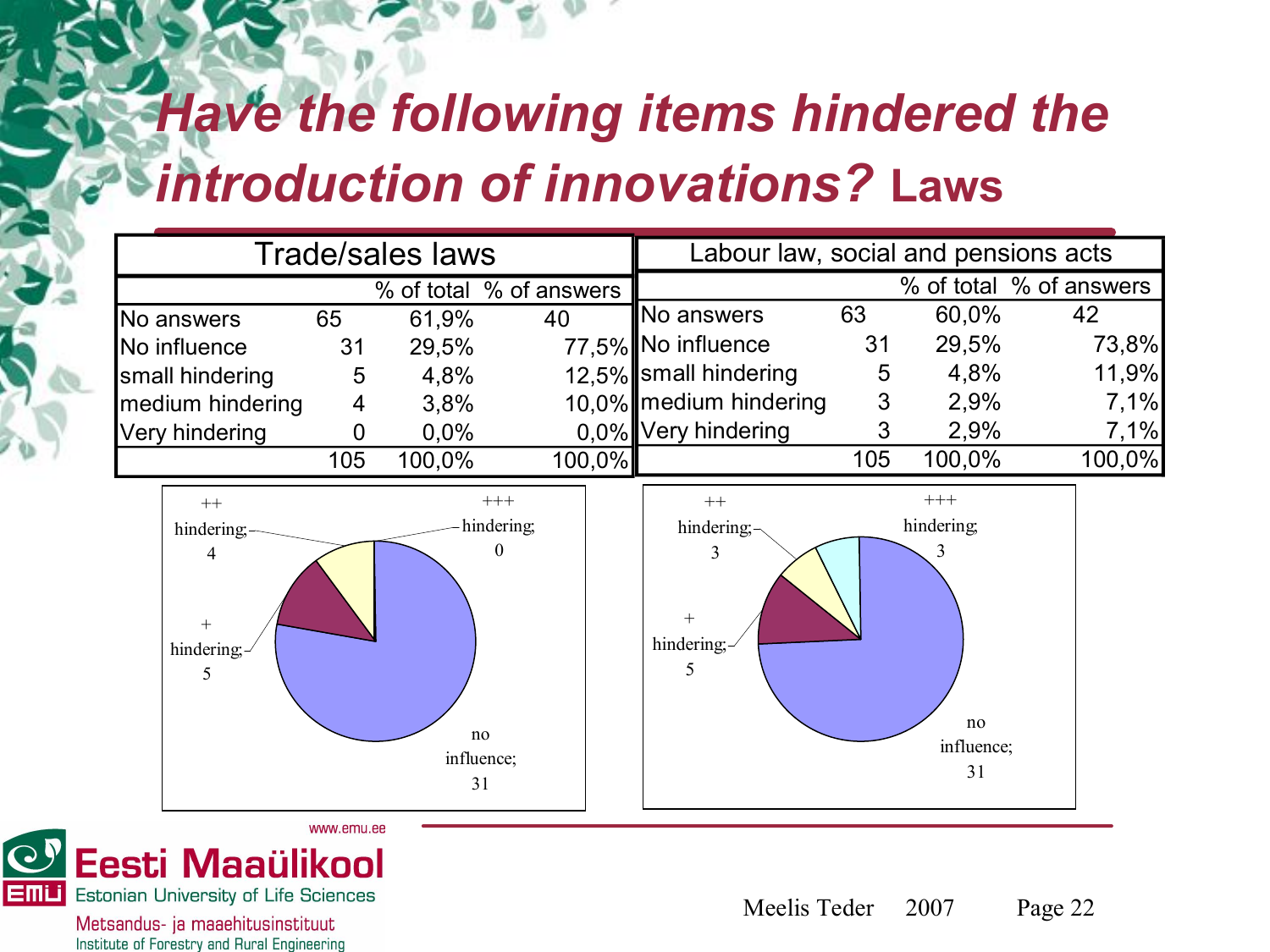## *Have the following items hindered the introduction of innovations?* **Marketing**

|                  | Taxes and other costs<br>% of total % of answers<br>52,4%<br>55<br>50 <sub>2</sub><br>16,2%<br>17<br>5,7%<br>6<br>7,6%<br>8 |        |           | Technical regulations and norms |     |        |                         |  |  |
|------------------|-----------------------------------------------------------------------------------------------------------------------------|--------|-----------|---------------------------------|-----|--------|-------------------------|--|--|
|                  |                                                                                                                             |        |           |                                 |     |        | % of total % of answers |  |  |
| No answers       |                                                                                                                             |        |           | No answers                      | 64  | 61,0%  | 41                      |  |  |
| No influence     |                                                                                                                             |        |           | 34,0% No influence              | 27  | 25,7%  | 65,9%                   |  |  |
| small hindering  |                                                                                                                             |        |           | 12,0% small hindering           | 9   | 8.6%   | 22,0%                   |  |  |
| medium hindering |                                                                                                                             |        |           | 16,0% medium hindering          | 4   | 3,8%   | 9,8%                    |  |  |
| Very hindering   | 19                                                                                                                          | 18,1%  |           | 38,0% Very hindering            |     | 1,0%   | 2,4%                    |  |  |
|                  | 105                                                                                                                         | 100,0% | $100,0\%$ |                                 | 105 | 100,0% | 100,0%                  |  |  |







Metsandus- ja maaehitusinstituut Institute of Forestry and Rural Engineering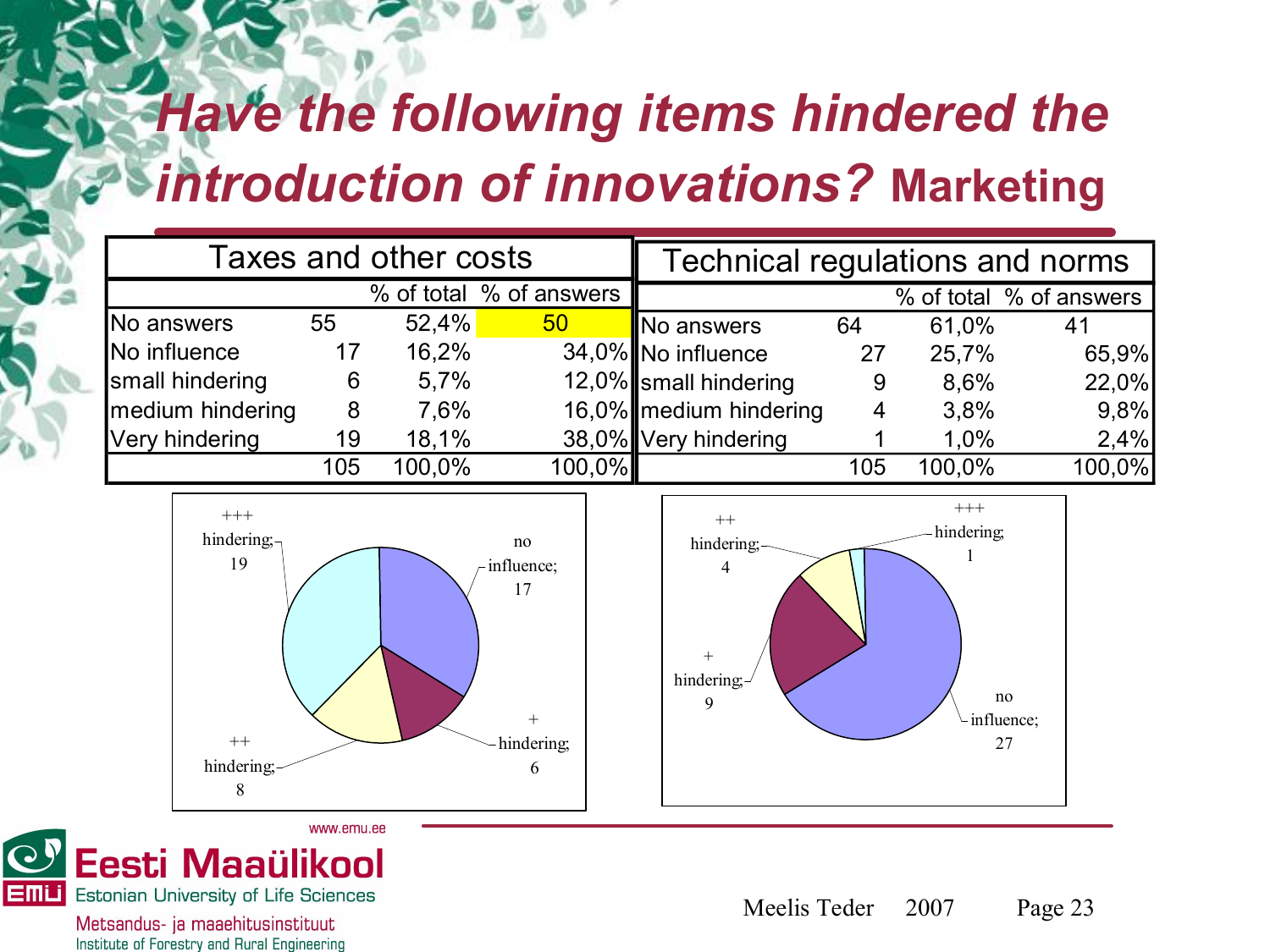#### Who gave the impulse for the innovation. From where did you

#### receive the most important information for the introduction?

| Own idea and knowledge |     |        |                         |                         |     | Employee |                         |
|------------------------|-----|--------|-------------------------|-------------------------|-----|----------|-------------------------|
|                        |     |        | % of total % of answers |                         |     |          | % of total % of answers |
| No answers             | 90  | 85,7%  | 15                      | No answers              | 98  | 93,3%    |                         |
| Source is not used     | 0   | 0,0%   |                         | 0.0% Source is not used | 3   | 2,9%     | 42,9%                   |
| Small importance       |     | 1.9%   |                         | 13,3% Small importance  |     | 1,0%     | 14,3%                   |
| Medium importnce       | 5   | 4,8%   |                         | 33,3% Medium importnce  | 3   | 2.9%     | 42,9%                   |
| Very important         | 8   | 7,6%   |                         | 53,3% Very important    |     | 0,0%     | 0,0%                    |
|                        | 105 | 100,0% | 100,0%                  |                         | 105 | 100,0%   | 100,0%                  |



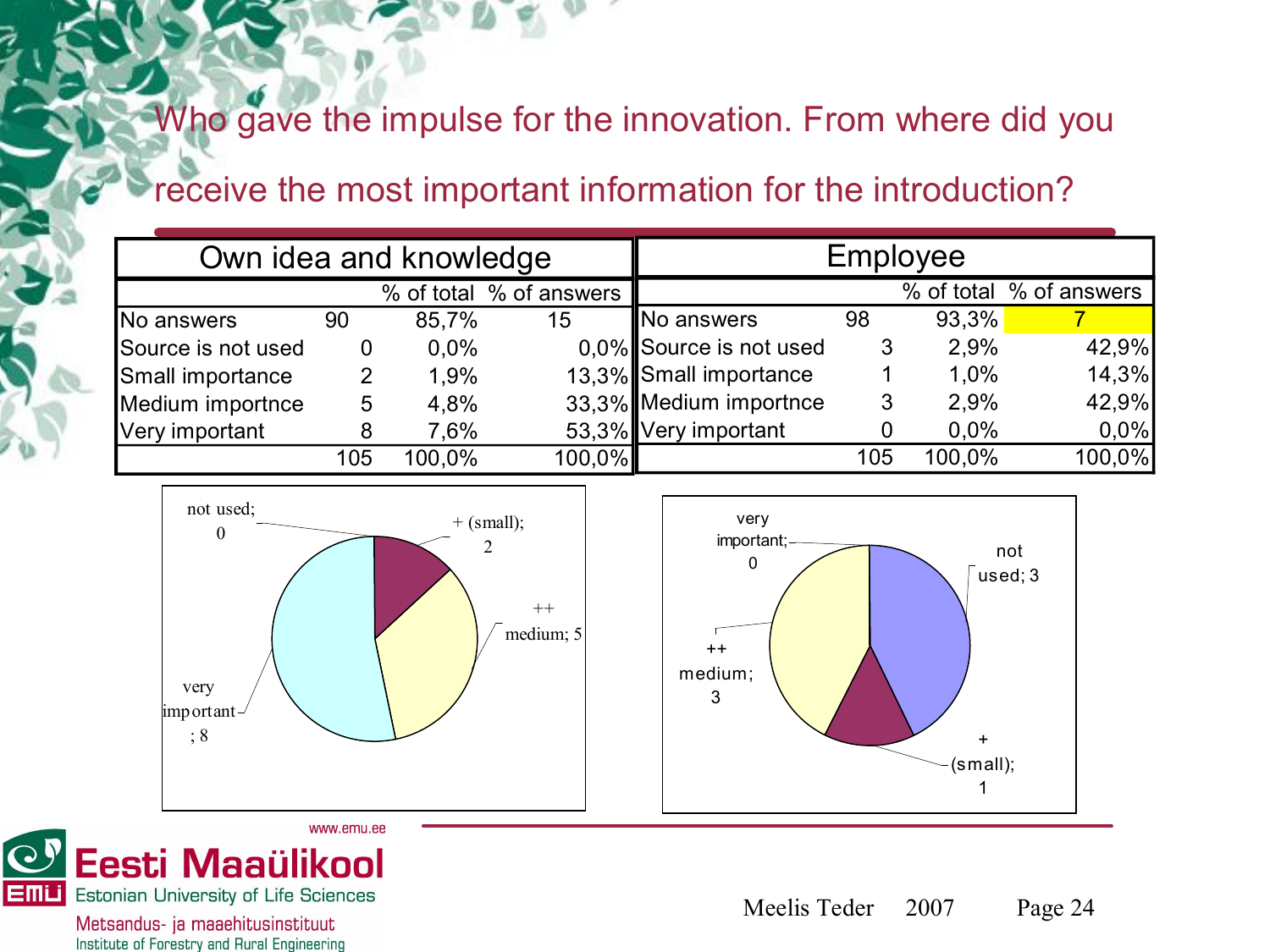#### Who gave the impulse for the innovation. From where did you

#### receive the most important information for the introduction?

|                    |     | Co) owners |                         |                          |                | Other forest owners |                         |
|--------------------|-----|------------|-------------------------|--------------------------|----------------|---------------------|-------------------------|
|                    |     |            | % of total % of answers |                          |                |                     | % of total % of answers |
| No answers         | 95  | 90.5%      | 10                      | No answers               | 96             | 91.4%               | 9                       |
| Source is not used | 4   | 3,8%       |                         | 40,0% Source is not used | $\overline{2}$ | 1,9%                | 22,2%                   |
| Small importance   | 4   | 3,8%       |                         | 40,0% Small importance   | 3              | 2.9%                | 33,3%                   |
| Medium importnce   |     | 1,0%       |                         | 10,0% Medium importnce   | 3              | 2.9%                | 33,3%                   |
| Very important     |     | 1,0%       |                         | 10,0% Very important     |                | 1,0%                | 11,1%                   |
|                    | 105 | 100,0%     | 100,0%                  |                          | 105            | 100,0%              | 100,0%                  |





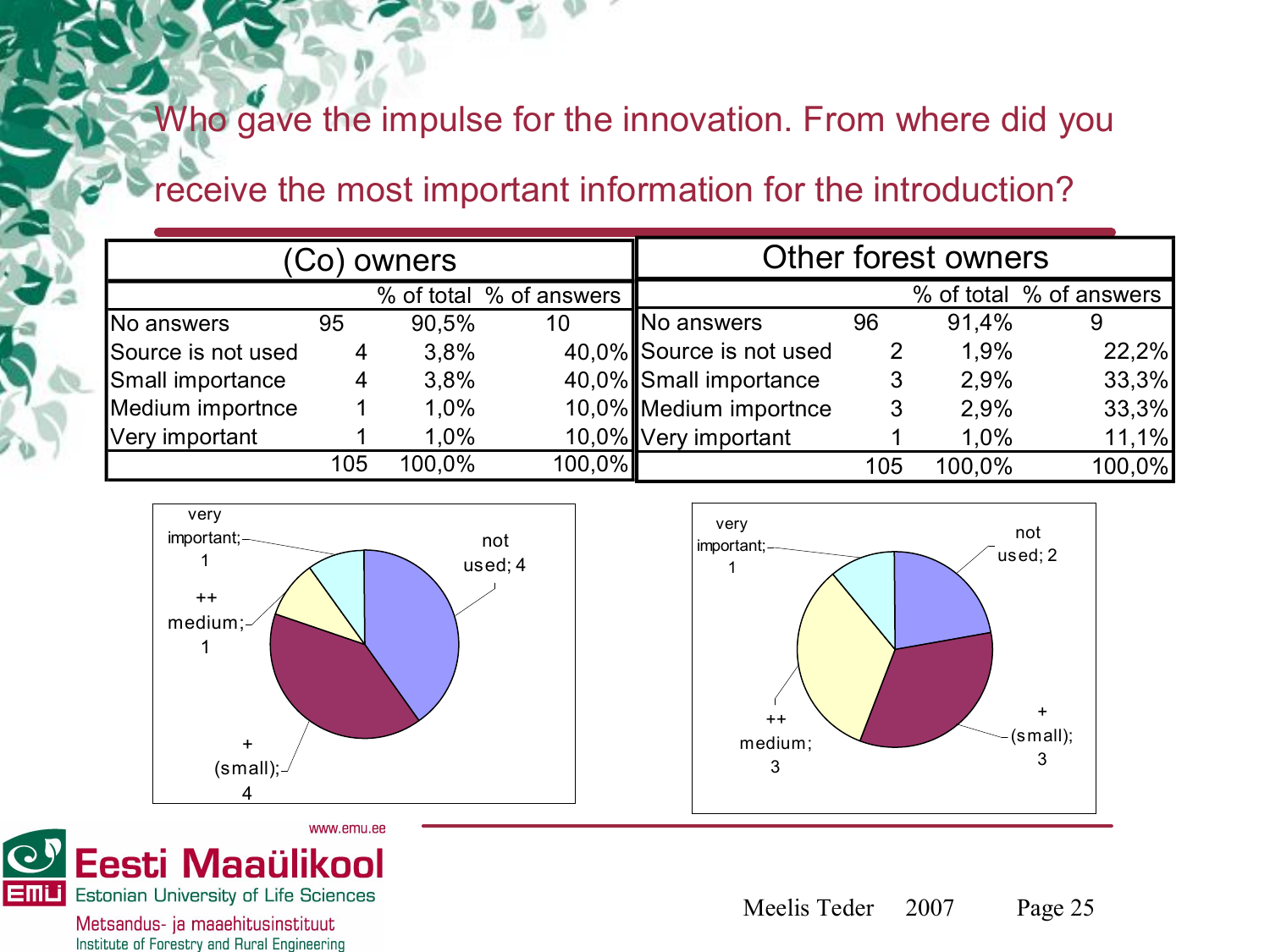#### Who gave the impulse for the innovation. From where did you

#### receive the most important information for the introduction?

| Universities and other research institutions |     |        |                         |                          |                | <b>Consultants</b> |                         |
|----------------------------------------------|-----|--------|-------------------------|--------------------------|----------------|--------------------|-------------------------|
|                                              |     |        | % of total % of answers |                          |                |                    | % of total % of answers |
| No answers                                   | 99  | 94,3%  | 6                       | No answers               | 94             | 89,5%              | 11                      |
| Source is not used                           |     | 1,0%   |                         | 16,7% Source is not used | 4              | 3.8%               | 36,4%                   |
| Small importance                             |     | 1,0%   |                         | 16,7% Small importance   | $\overline{2}$ | 1,9%               | 18,2%                   |
| Medium importnce                             | 3   | 2,9%   |                         | 50,0% Medium importnce   | 2              | 1,9%               | 18,2%                   |
| Very important                               |     | 1,0%   |                         | 16,7% Very important     | 3              | 2,9%               | 27,3%                   |
|                                              | 105 | 100.0% | 100,0%                  |                          | 105            | 100,0%             | 100,0%                  |
| very<br>important;-                          |     |        | not<br>used; 1          | very<br>important;-<br>3 |                |                    | not<br>used; 4          |





Metsandus- ja maaehitusinstituut Institute of Forestry and Rural Engineering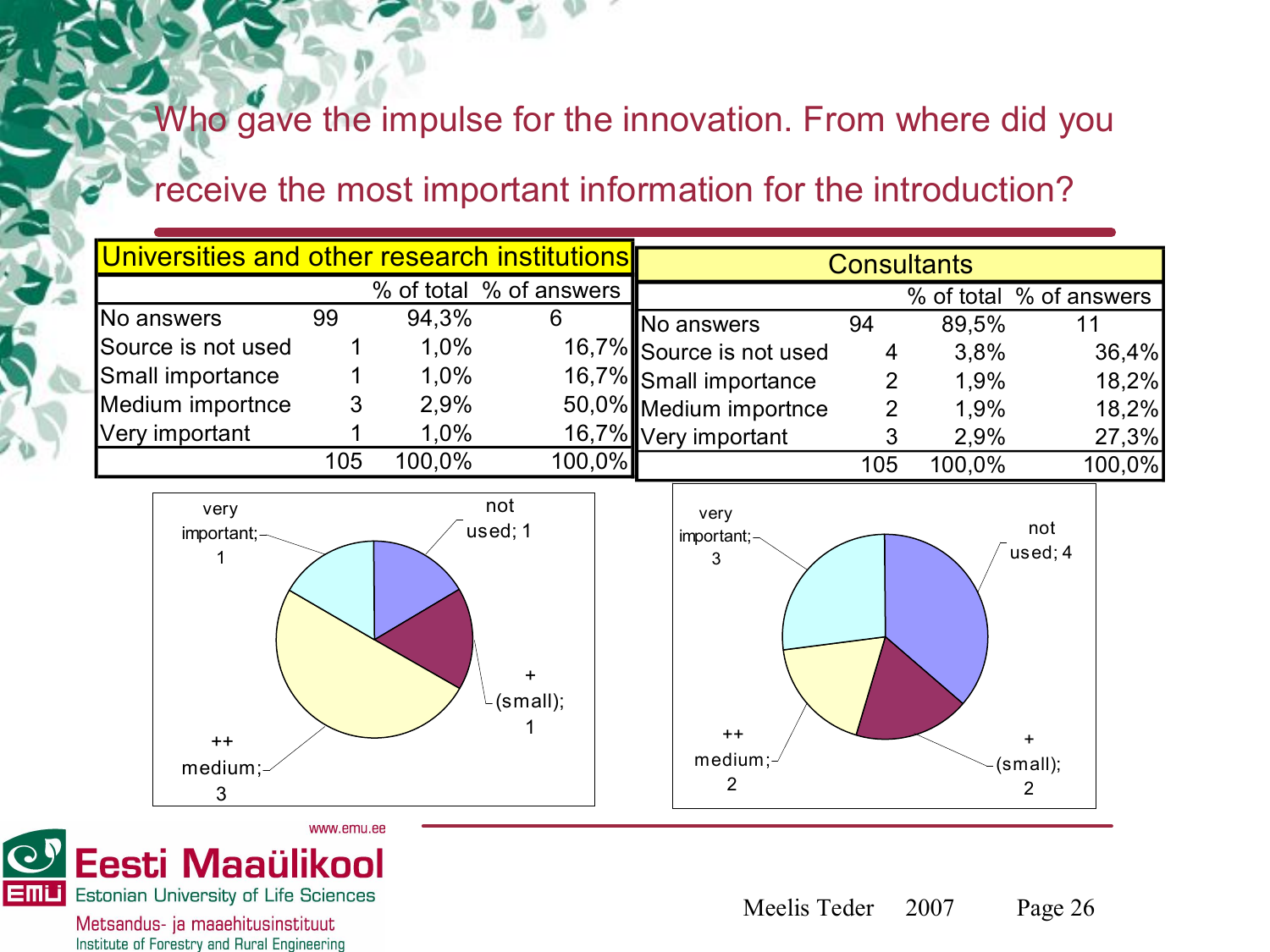### **What is your opinion concerning the introduction of innovations in forestry?**

| I think, there are enough possibilities to<br>market new products and services profitably |     |        |                         | Dealing with innovation is good for business |     |        |                         |
|-------------------------------------------------------------------------------------------|-----|--------|-------------------------|----------------------------------------------|-----|--------|-------------------------|
|                                                                                           |     |        | % of total % of answers |                                              |     |        | % of total % of answers |
| No answers                                                                                | 20  | 19,0%  | 85                      | No answers                                   | 21  | 20,0%  | 84                      |
| I fully disagree                                                                          | 9   | 8,6%   |                         | 10,6% I fully disagree                       |     | 1,0%   | 1,2%                    |
| I rather disagree                                                                         | 17  | 16,2%  |                         | 20,0% I rather disagree                      |     | 2.9%   | 3,6%                    |
| I partly agree                                                                            | 39  | 37,1%  |                         | 45,9% I partly agree                         | 41  | 39,0%  | 48,8%                   |
| I fully agree                                                                             | 20  | 19,0%  |                         | 23,5% I fully agree                          | 39  | 37,1%  | 46,4%                   |
|                                                                                           | 105 | 100,0% | 100,0%                  |                                              | 105 | 100,0% | 100,0%                  |







Metsandus- ja maaehitusinstituut Institute of Forestry and Rural Engineering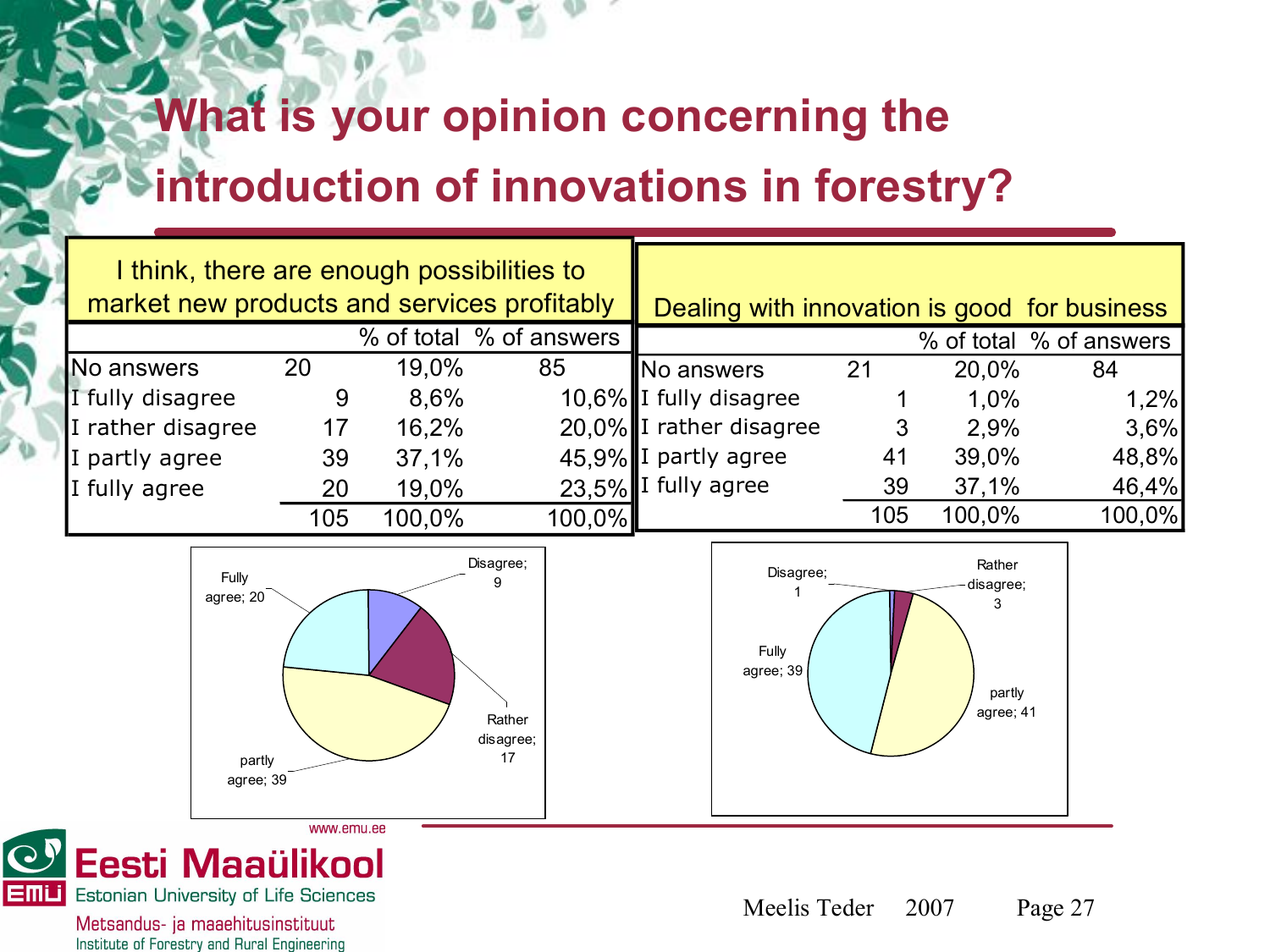#### **How do you estimate the importance of the**

#### **following market areas for the future?**

|              |                            | Bio-energy, 5 years |                                           |                   |     | Bio-energy, 30 years    |                                                     |
|--------------|----------------------------|---------------------|-------------------------------------------|-------------------|-----|-------------------------|-----------------------------------------------------|
|              |                            |                     | % of total % of answers                   |                   |     | % of total % of answers |                                                     |
| No answers   | 14                         | 13,3%               | 91                                        | No answers        | 15  | 14,3%                   | 90                                                  |
| No influence | 8                          | 7,6%                |                                           | 8,8% No influence | 3   | 2,9%                    | 3,3%                                                |
| Small        | 30                         | 28,6%               | 33,0% Small                               |                   | 10  | 9,5%                    | 11,1%                                               |
| Medium       | 29                         | 27,6%               |                                           | 31,9% Medium      | 23  | 21,9%                   | 25,6%                                               |
| High         | 24                         | 22,9%               | 26,4% High                                |                   | 54  | 51,4%                   | 60,0%                                               |
|              | 105                        | 100,0%              | 100,0%                                    |                   | 105 | 100,0%                  | 100,0%                                              |
|              | High; 24-<br>Medium;<br>29 |                     | <b>No</b><br>influence;<br>8<br>Small; 30 | High; 54-         |     |                         | No<br>influence;<br>3<br>Small; 10<br>Medium;<br>23 |

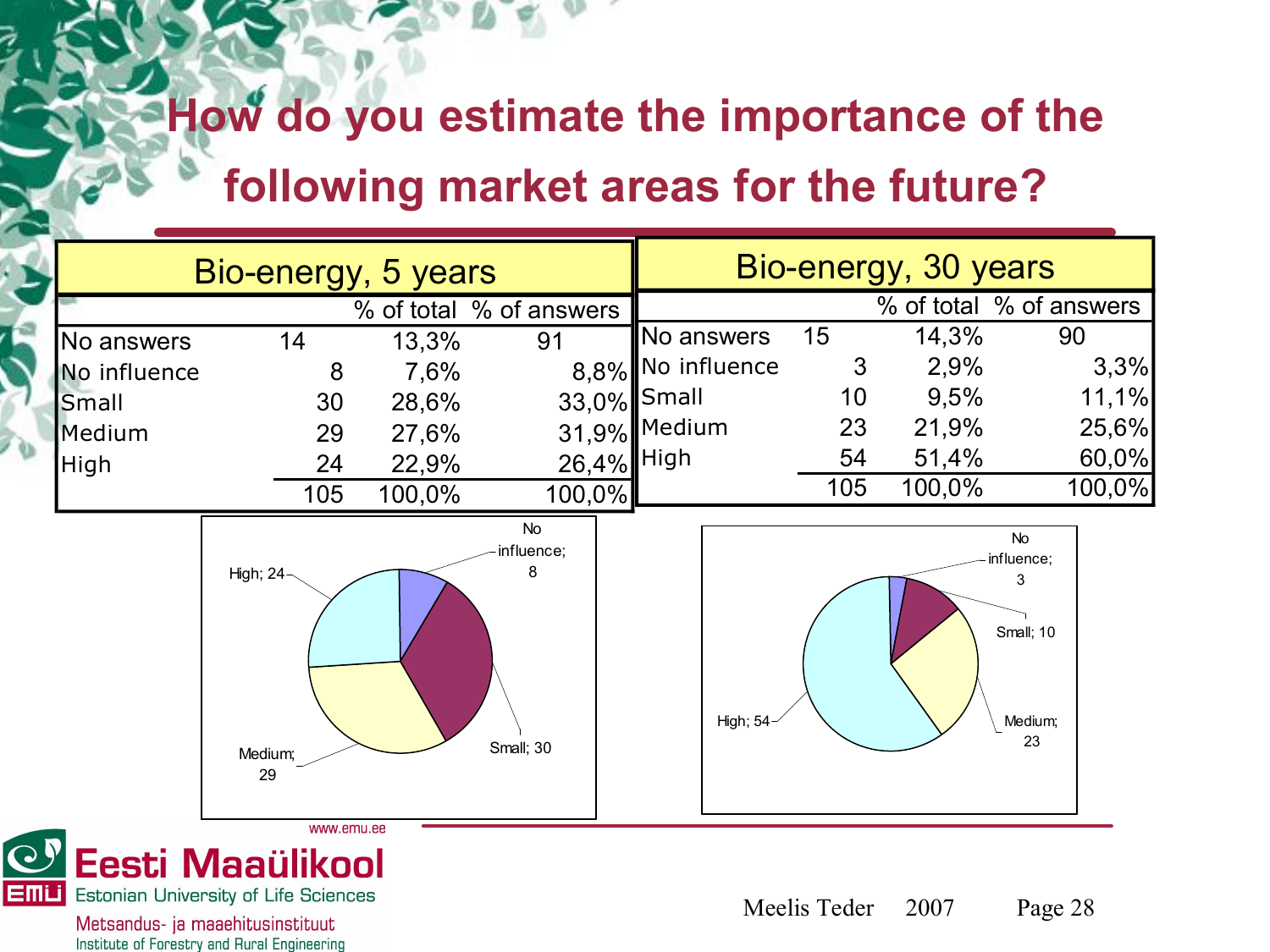# **How do you estimate the importance of the**

#### **following market areas for the future?**

| Recreation, tourism in 5 years |                               |        |                                        |                   |     |               | <b>Recreation, tourism in 30 years</b>    |
|--------------------------------|-------------------------------|--------|----------------------------------------|-------------------|-----|---------------|-------------------------------------------|
|                                |                               |        | % of total % of answers                |                   |     |               | % of total % of answers                   |
| No answers                     | 15                            | 14,3%  | 90                                     | No answers        | 18  | 17,1%         | 87                                        |
| No influence                   | 5                             | 4,8%   |                                        | 5,6% No influence | 3   | 2,9%          | 3,4%                                      |
| Small                          | 19                            | 18,1%  | 21,1% Small                            |                   | 9   | 8,6%          | 10,3%                                     |
| Medium                         | 48                            | 45,7%  |                                        | 53,3% Medium      | 33  | 31,4%         | 37,9%                                     |
| High                           | 18                            | 17,1%  | 20,0% High                             |                   | 42  | 40,0%         | 48,3%                                     |
|                                | 105                           | 100,0% | 100,0%                                 |                   | 105 | 100,0%        | 100,0%                                    |
|                                | High; $18 -$<br>Medium;<br>48 |        | No<br>influence<br>; 5<br>Small;<br>19 | High; 42-         |     | Medium;<br>33 | <b>No</b><br>influence<br>; 3<br>Small; 9 |



Metsandus- ja maaehitusinstituut Institute of Forestry and Rural Engineering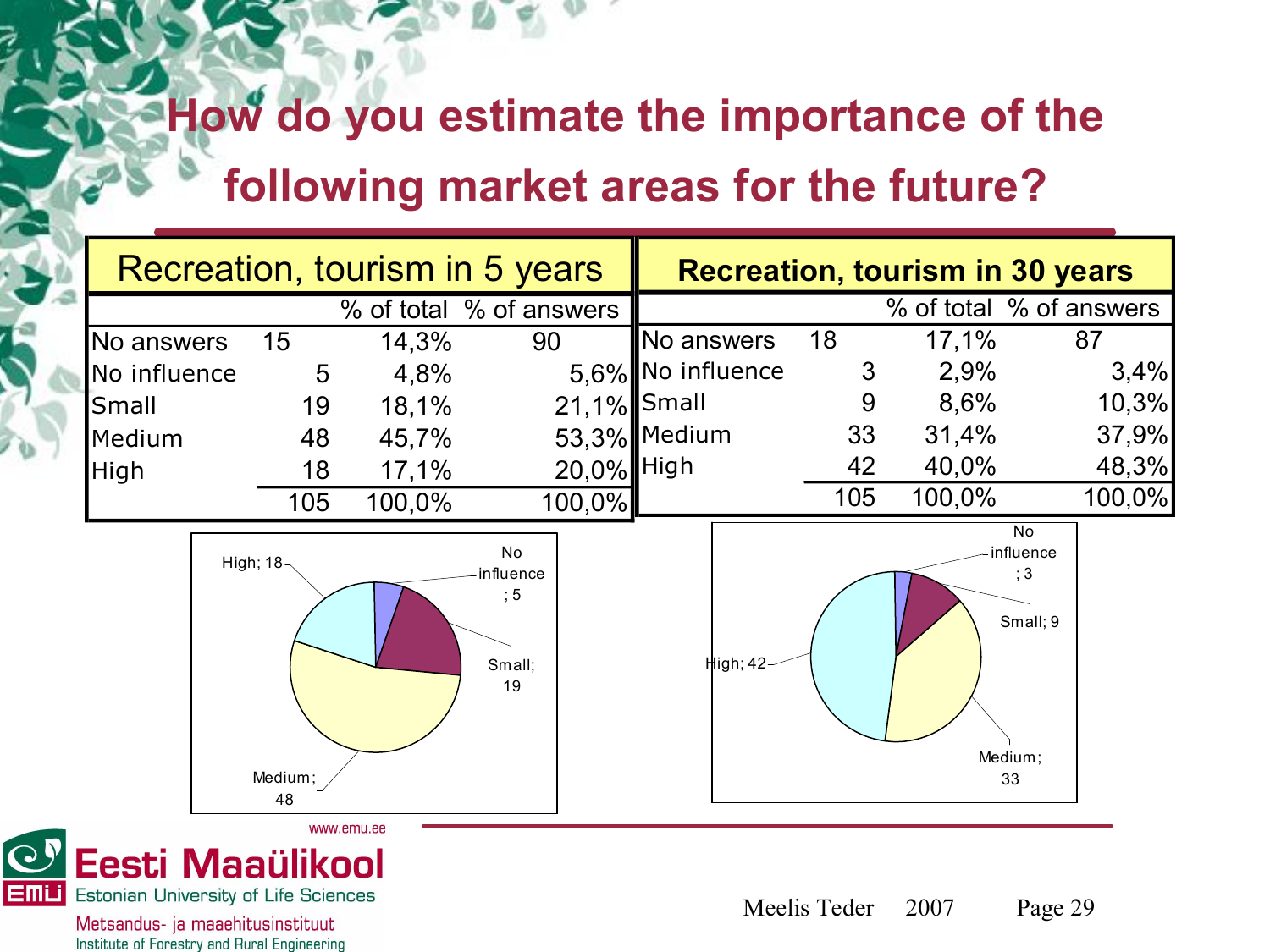#### **How do you estimate the importance of the following market areas for the future?**





Metsandus- ja maaehitusinstituut Institute of Forestry and Rural Engineering